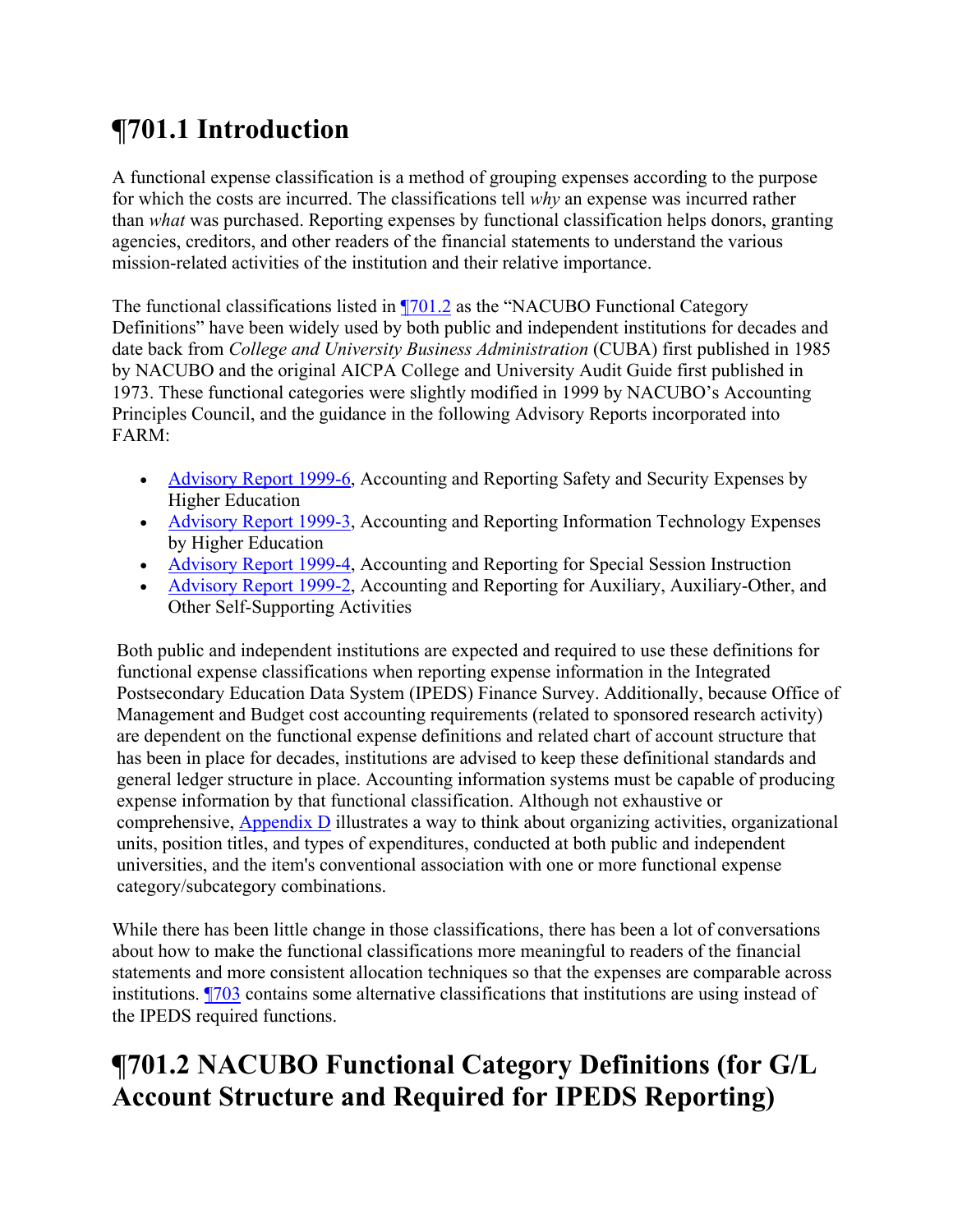The current functional expense categories are:

- Instruction
- Research
- Public Service
- Academic Support
- Student Services
- Institutional Support
- Scholarships and Fellowships
- Auxiliary Enterprise
- Hospitals
- Independent Operations
- Operations and Maintenance of Plant (Public Institutions only)

# **¶701.21 Instruction**

The instruction classification includes expenses for all activities that are part of an institution's instruction program. Expenses for credit and noncredit courses; academic, vocational, and technical instruction; remedial and tutorial instruction; and regular, special, and extension sessions are included.

Expenses for departmental research and public service that are not separately budgeted also are included in this classification.

This classification excludes expenses for those academic personnel whose primary activity is administration—for example, academic deans.

The instruction classification includes the following five subclasses:

- General Academic Instruction
- Vocational/Technical Instruction
- Community Education
- Preparatory/Remedial Instruction
- Instructional Information Technology.

### **¶701.211 General Academic Instruction**

This subclass includes expenses for formally organized and/or separately budgeted instructional activities that are associated with academic offerings described by the IPEDS instructional program categories identified in the National Center for Education Statistics (NCES) publication, *A Classification of Instructional Programs*, and offered for credit as part of a formal postsecondary education degree or certificate program. Open university, short courses, and home study activities falling within this classification and offered for credit are included.

This subclass does not include instructional offerings that are part of programs leading toward degrees or certificates at levels below the higher education level, such as adult basic education.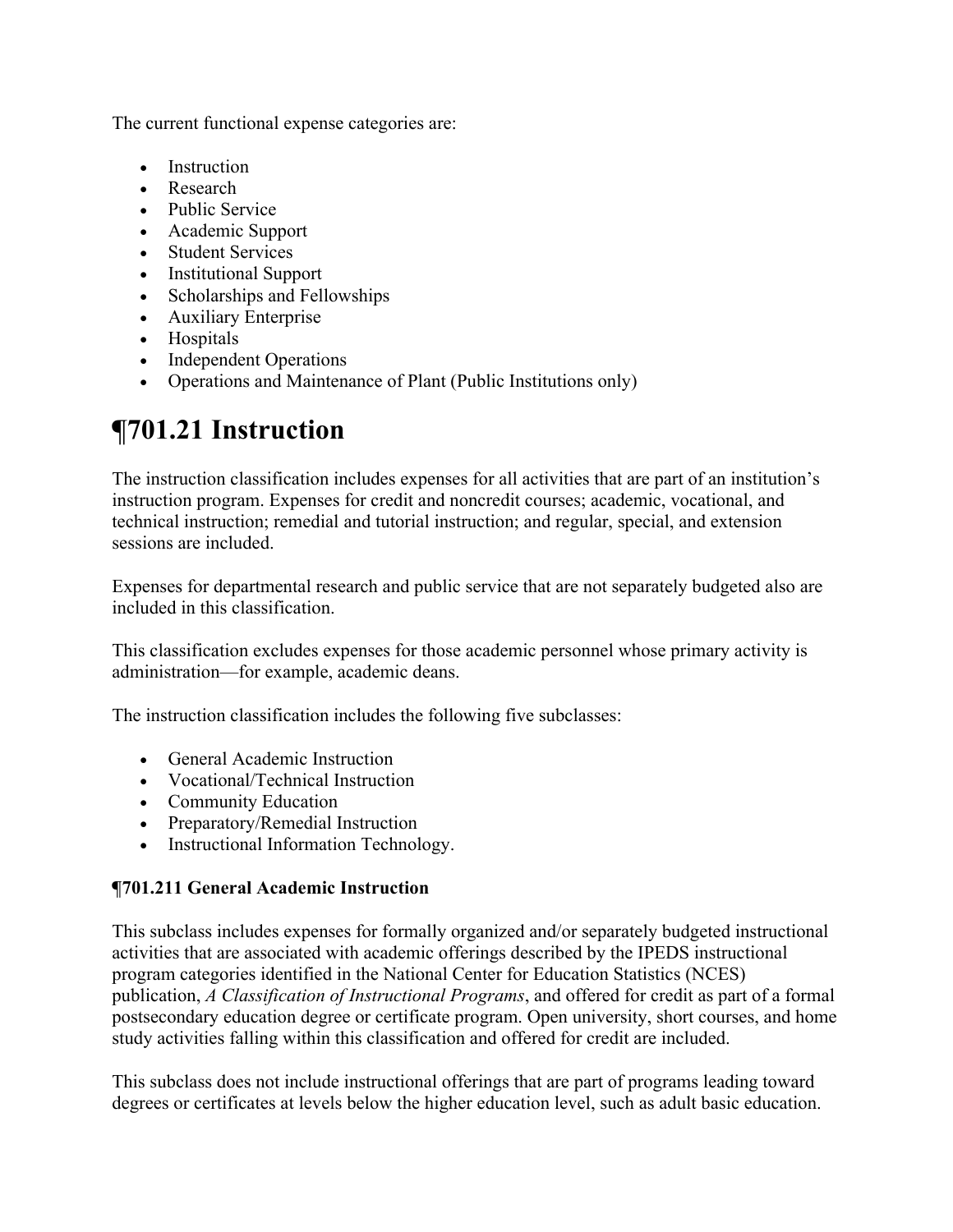### **¶701.212 Vocational/Technical Instruction**

This subclass includes expenses for formally organized and/or separately budgeted instructional activities that are associated with activities characterized as vocational/technical instruction in the IPEDS instructional program categories and offered for credit as part of a formal postsecondary education degree or certificate program. Open university, short courses, and home study falling within this classification and offered for credit are included.

This subclass does not include instructional offerings that are part of programs leading toward degrees or certificates at levels below the higher education level, such as adult basic education.

## **¶701.213 Community Education**

This subclass includes expenses for formally organized and/or separately budgeted instructional activities that do not generally result in credit toward any formal postsecondary degree or certificate. It includes noncredit instructional offerings carried out by the institution's extension division as well as noncredit offerings that are part of the adult education or continuing education program. This subclass also includes expenses for activities associated with programs leading toward a degree or certificate at a level below the higher education level, such as adult basic education.

## **¶701.214 Preparatory/Remedial Instruction**

This subclass includes expenses for formally organized and/or separately budgeted instructional activities that give students the basic knowledge and skills required by the institution before they can undertake formal academic course work leading to a postsecondary degree or certificate. Such activities, which are supplemental to the normal academic program, generally are termed preparatory, remedial, developmental, or special educational services.

These instructional offerings may be taken prior to or along with the course work leading to the degree or certificate. They are generally noncredit offerings, although in some cases credit may be provided specifically for required preparatory or remedial skills or knowledge. If students may satisfy preparatory requirements by taking offerings provided primarily for other than remedial or preparatory purposes, those offerings should be classified elsewhere.

## **¶701.215 Instructional Information Technology**

This subclass includes expenses for formally organized and/or separately budgeted instructional information technology. If an institution does not separately account for information technology resources, the costs associated with the three primary programs—instruction, research, and public service—will be classified as academic support and the remainder as institutional support.

## **¶701.22 Research**

The research classification includes all expenses for activities specifically organized to produce research, whether commissioned by an agency external to the institution or separately budgeted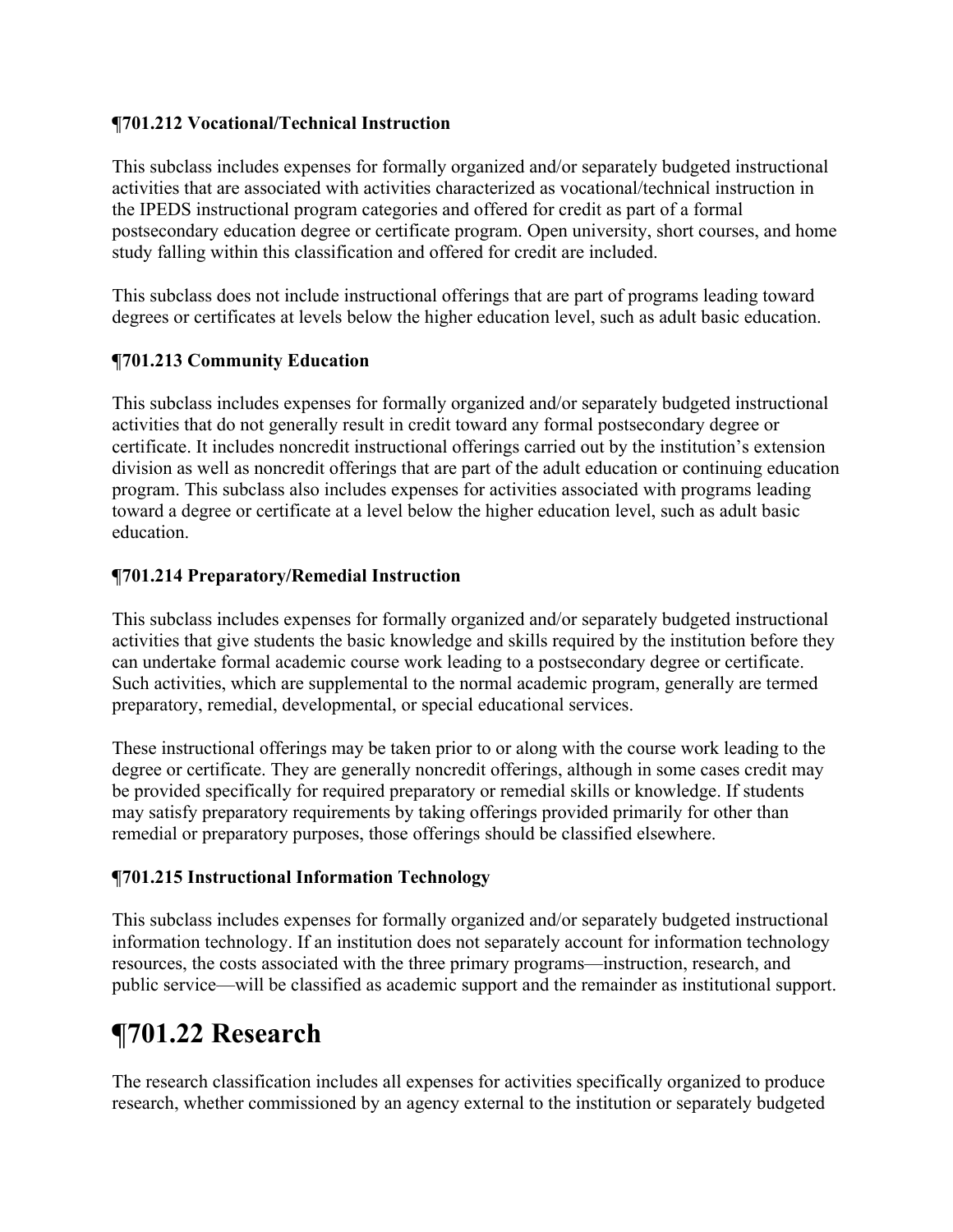by an organizational unit within the institution. Subject to those conditions, the classification includes expenses for individual and/or project research as well as that of institutes and research centers.

This classification does not include all sponsored programs nor is it necessarily limited to sponsored research, since internally supported research programs, if separately budgeted, might be included in this classification.

Expenses for departmental research that are separately budgeted are included in this classification. However, the research classification does not include expenses for departmental research that are not separately budgeted. Departmental research that is not separately budgeted is included in the instructional category.

The research classification includes the following three subclasses:

- Institutes and Research Centers
- Individual and Project Research
- Research Information Technology.

#### **¶701.221 Institutes and Research Centers**

This subclass includes expenses for research activities that are part of a formal research organization created to manage a number of research efforts. While this subclass includes agricultural experiment stations, it does not include federally funded research and development centers, which are classified as independent operations.

#### **¶701.222 Individual and Project Research**

This subclass includes expenses for research activities that are managed within academic departments. Those activities may have been undertaken as the result of a research contract or grant or through a specific allocation of the institution's own general resources.

### **¶701.223 Research Information Technology**

This subclass includes expenses for formally organized and/or separately budgeted research information technology. If an institution does not separately account for information technology resources, the costs associated with the three primary programs—instruction, research, and public service—will be classified as academic support and the remainder as institutional support.

# **¶701.23 Public Service**

The public service classification includes expenses for activities established primarily to provide non-instructional services for the benefit of individuals and groups that are external to the institution. These activities include community service programs (excluding instructional activities) and cooperative extension services. Included in this classification are conferences,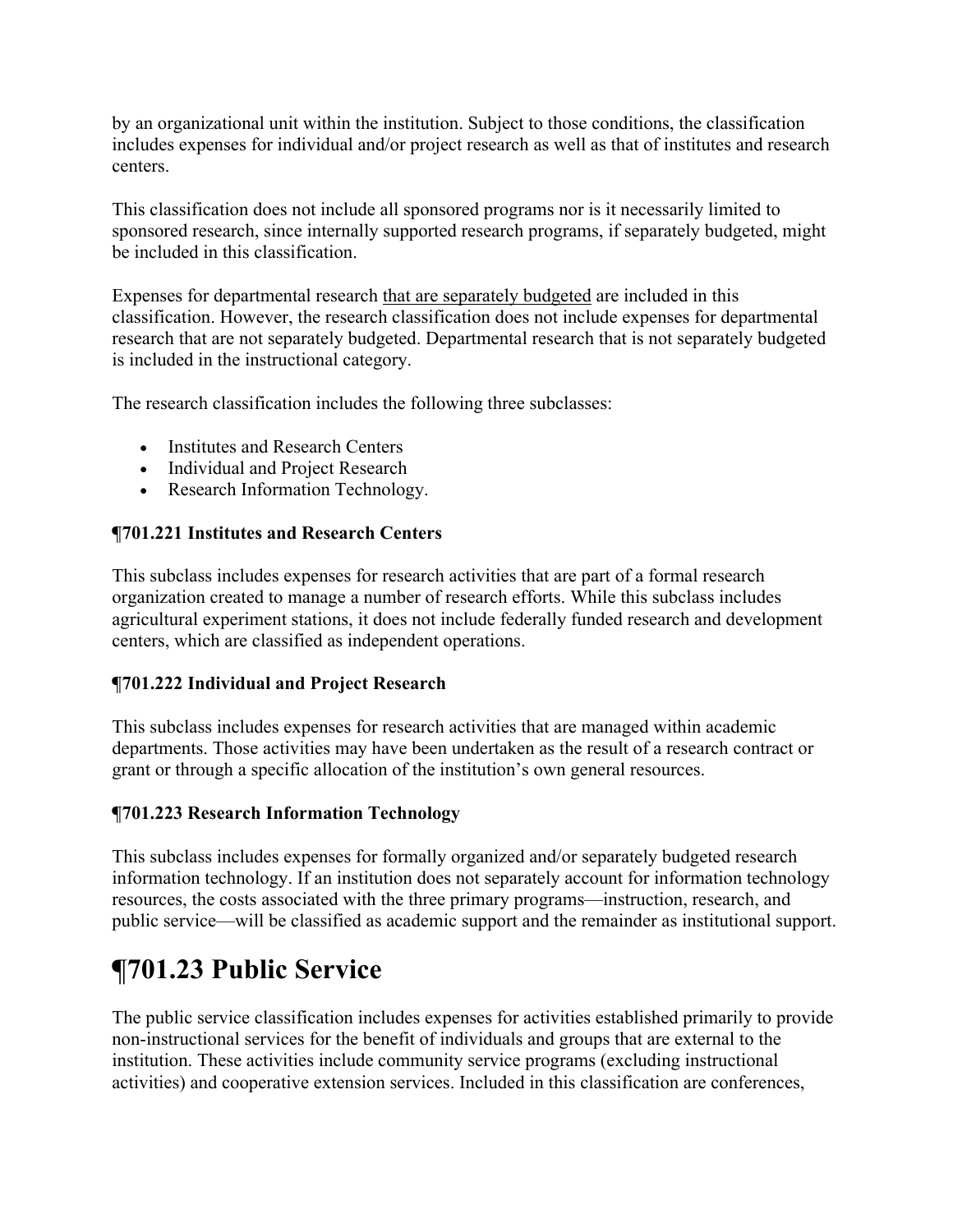institutes, general advisory services, reference bureaus, radio and television, consulting, and similar non-instructional services to particular sectors of the community.

The public service classification includes the following four subclasses:

- Community Service
- Cooperative Extension Service
- Public Broadcasting Services
- Public Service Information Technology.

### **¶701.231 Community Service**

This subclass includes expenses for activities organized and carried out to provide general community services, excluding instructional activities. Community service activities make available to the public various resources and special capabilities that exist within the institution. Examples include conferences and institutes, general advisory services and reference bureaus, consultation, testing services (for example, soil testing, carbon dating, structural testing), and similar activities. The activities included in this subclass are generally sponsored and managed outside the context of both the agricultural and urban extension programs and the institution's public broadcasting station.

### **¶701.232 Cooperative Extension Service**

This subclass includes expenses for non-instructional public service activities established as the result of cooperative extension efforts between the institution and outside agencies, such as the U.S. Department of Agriculture's extension service and the affiliated state extension services. The distinguishing feature of activities in this subcategory is that the institution shares programmatic and fiscal control with the Department of Agriculture's extension service, the related state extension services, and agencies of local government.

This subclass is intended primarily for land-grant colleges and universities and includes both agricultural extension and urban extension services. Independent institutions rarely use this subclass.

### **¶701.233 Public Broadcasting Services**

This subclass includes expenses for operation and maintenance of broadcasting services operated outside the context of the institution's instruction, research, and academic support programs.

The following broadcasting services are excluded from this subclass:

- Broadcasting services conducted primarily in support of instruction, which should be classified in the ancillary support subclass of academic support
- Broadcasting services operated primarily as a student service activity, which should be classified in the social and cultural development subclass of student services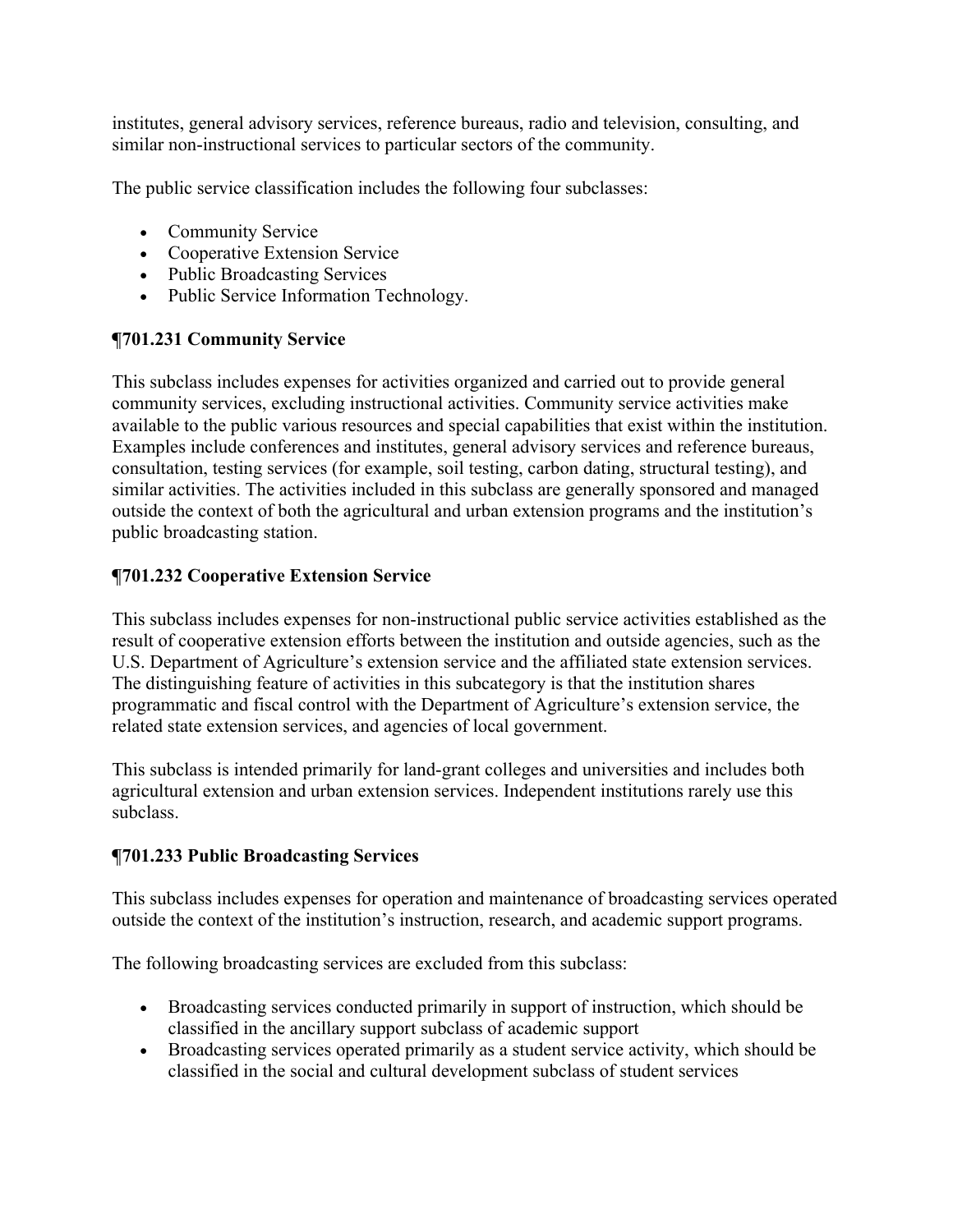Broadcasting services that are independent operations, which should be classified in the independent operations/institutional subclass of independent operations.

## **¶701.234 Public Service Information Technology**

This subclass includes expenses for formally organized and/or separately budgeted public service information technology. If an institution does not separately account for information technology resources, the costs associated with the three primary programs—instruction, research, and public service—will be classified as academic support and the remainder as institutional support.

# **¶701.24 Academic Support**

The academic support classification includes expenses incurred to provide support services for the institution's primary programs of instruction, research, and public service. It includes the following activities:

- The retention, preservation, and display of educational materials, such as libraries, museums, and galleries
- The provision of services that directly assist the academic functions of the institution, such as demonstration schools associated with a department, school, or college of education
- Media, such as audio-visual services, and technology, such as computing support
- Academic administration (including academic deans but not department chairpersons) and personnel providing administrative support and management direction to the three primary missions
- Separately budgeted support for course and curriculum development

For institutions that currently charge some of the expenses—for example, computing support directly to the various operating units of the institution, this classification does not include those expenses.

The academic support classification includes the following eight subclasses:

- Libraries.
- Museums and Galleries,
- Educational Media Services,
- Ancillary Support,
- Academic Administration,
- Academic Personnel Development,
- Course and Curriculum Development, and
- Academic Support Information Technology.

### **¶701.241 Libraries**

This subclass includes expenses for organized activities that directly support the operation of a catalogued or otherwise classified collection.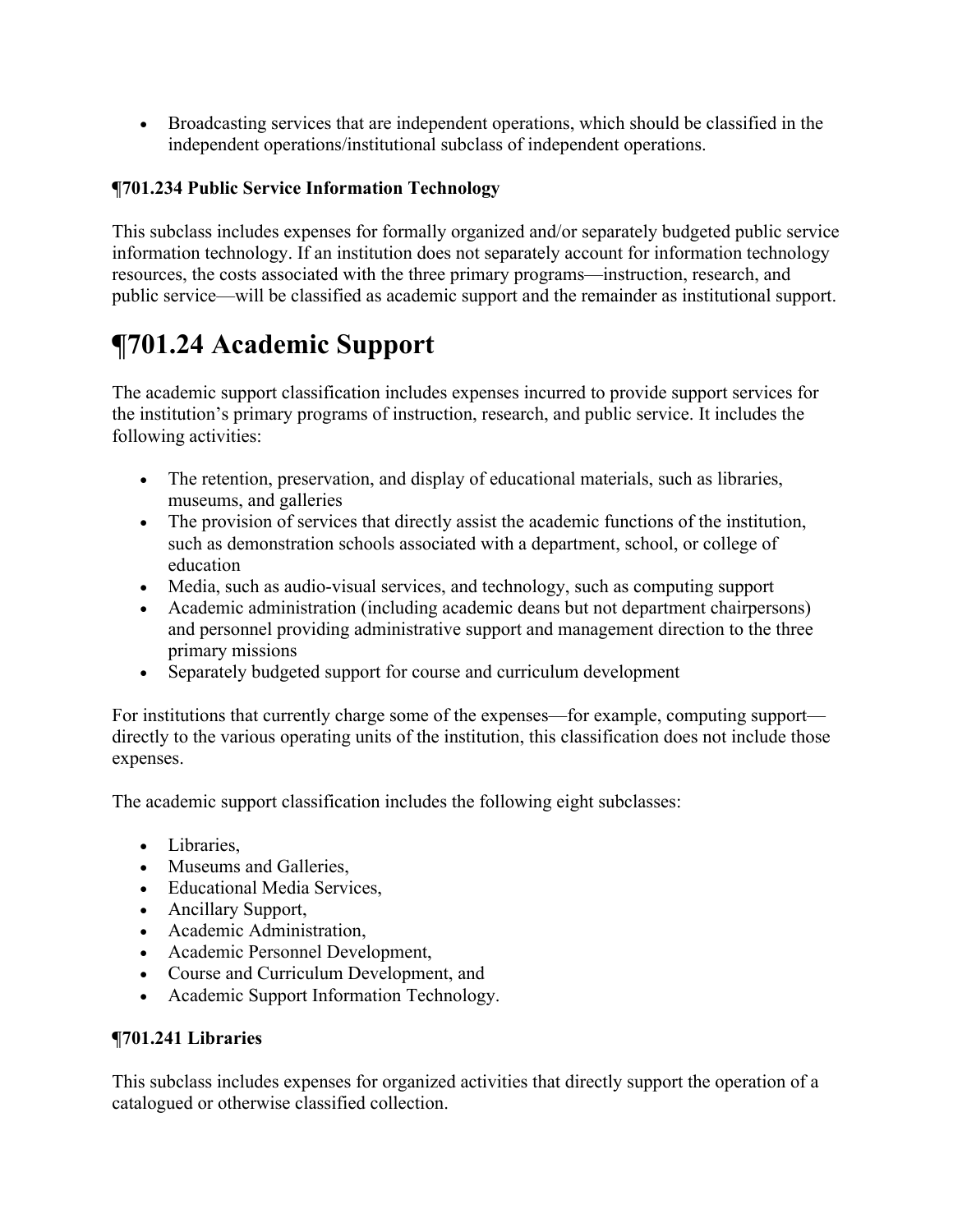### **¶701.242 Museums and Galleries**

This subclass includes expenses for organized activities that provide for the collection, preservation, and exhibition of historical materials, art objects, scientific displays, etc. Libraries are excluded.

### **¶701.243 Educational Media Services**

This subclass includes expenses for organized activities providing audiovisual and other services that aid in the transmission of information in support of the institution's primary programs of instruction, research, and public service.

## **¶701.244 Ancillary Support**

This subclass includes expenses for organized activities that provide support services to the three primary programs of instruction, research, and public service, but that are not appropriately classified in the previous subclasses. Ancillary support activities usually provide a mechanism through which students can gain practical experience. An example of ancillary support is a demonstration school associated with a school of education. The expenses of teaching hospitals are excluded. Hospital expenses have their own functional classification.

## **¶703.245 Academic Administration**

This subclass includes expenses for activities specifically designed and carried out to provide administrative and management support to the academic programs. This subclass is intended to separately identify expenses for activities formally organized and/or separately budgeted for academic administration. It includes the expenses of academic deans (including deans of research, deans of graduate schools, and college deans), but it does not include the expenses of department chairpersons (which are included in the appropriate primary function categories). The subclass also includes expenses for formally organized and/or separately budgeted academic advising.

Expenses associated with the office of the chief academic officer of the institution are not included in this subclass, but should be classified as institutional support due to the institutionwide nature of that individual's responsibilities.

## **¶701.246 Academic Personnel Development**

This subclass includes expenses for activities that provide the faculty with opportunities for personal and professional growth and development to the extent that such activities are formally organized and/or separately budgeted. This subclass also includes formally organized and/or separately budgeted activities that evaluate and reward professional performance of the faculty. Included in this subclass are sabbaticals, faculty awards, and organized faculty development programs.

### **¶701.247 Course and Curriculum Development**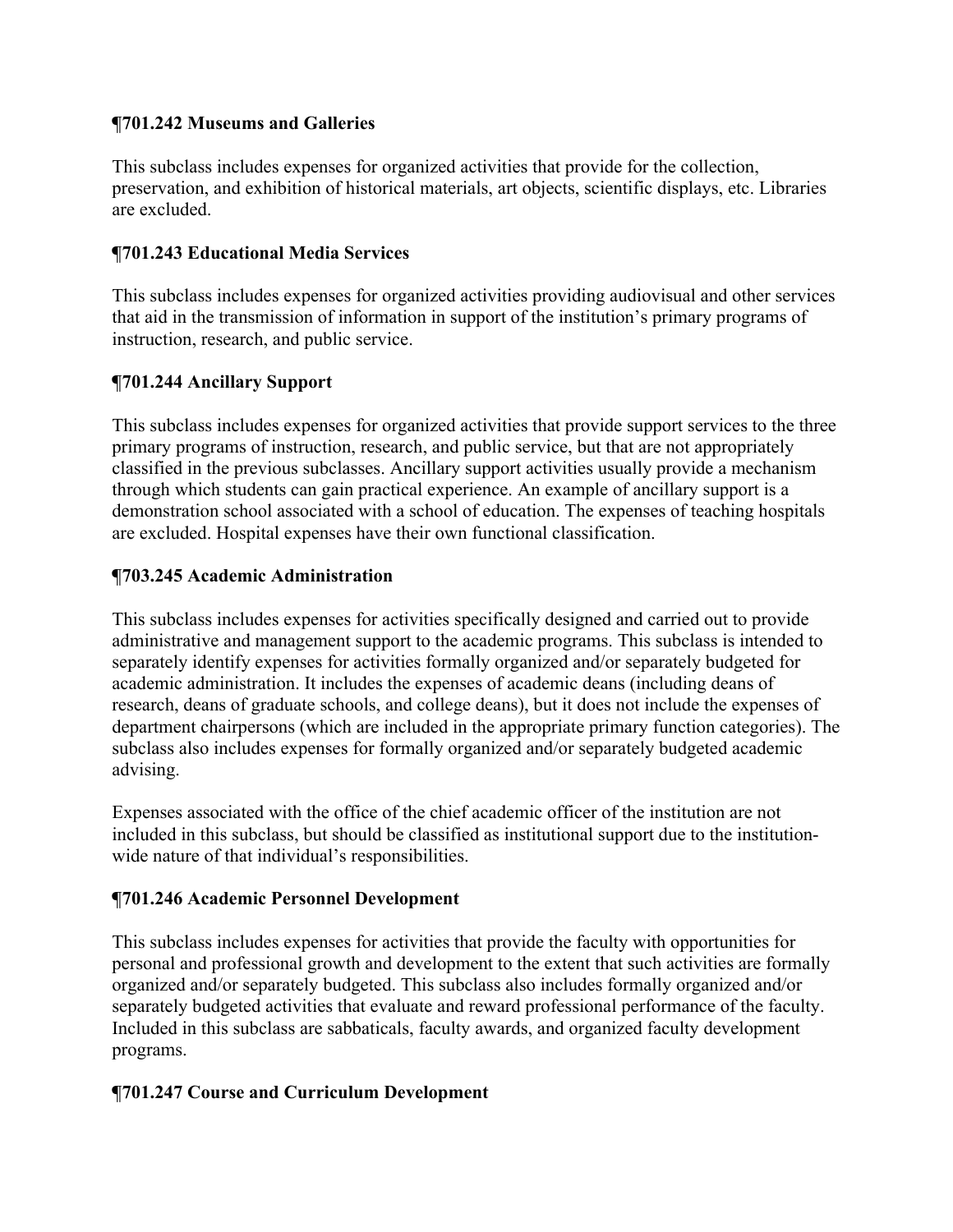This subclass includes expenses for activities established either to significantly improve or to add to the institution's instructional offerings, but only to the extent that those activities are formally organized and/or separately budgeted.

## **¶701.248 Academic Support Information Technology**

This subclass includes expenses for formally organized and/or separately budgeted academic support information technology. If an institution does not separately account for information technology resources, the costs associated with the institution's three primary programs instruction, research, and public service—will be included to this subclass and the remainder will be included in institutional support.

# **¶701.25 Student Services**

The student services classification includes expenses incurred for offices of admissions and the registrar and activities that, as their primary purpose, contribute to students' emotional and physical well-being and intellectual, cultural, and social development outside the context of the formal instruction program. This classification includes expenses for student activities, cultural events, student newspapers, intramural athletics, student organizations, intercollegiate athletics (if the program is not operated as an auxiliary enterprise), counseling and career guidance (excluding informal academic counseling by the faculty), student aid administration, and student health service (if not operated as an auxiliary enterprise).

The student services classification includes the following eight subclasses:

- Student Services Administration
- Social and Cultural Development
- Counseling and Career Guidance
- Financial Aid Administration
- Student Admissions
- Student Records
- Student Health Services
- Student Services Information Technology.

### **¶701.251 Student Services Administration**

This subclass includes expenses for organized administrative activities that provide assistance and support (excluding academic support) to the needs and interests of students. This subclass includes only administrative activities that support more than one subclass of student activities and/or that provide central administrative services related to the various student service activities.

Some institutions consolidate various activities in a unit titled enrollment management. Expenses of an enrollment management unit would be included in this subclass.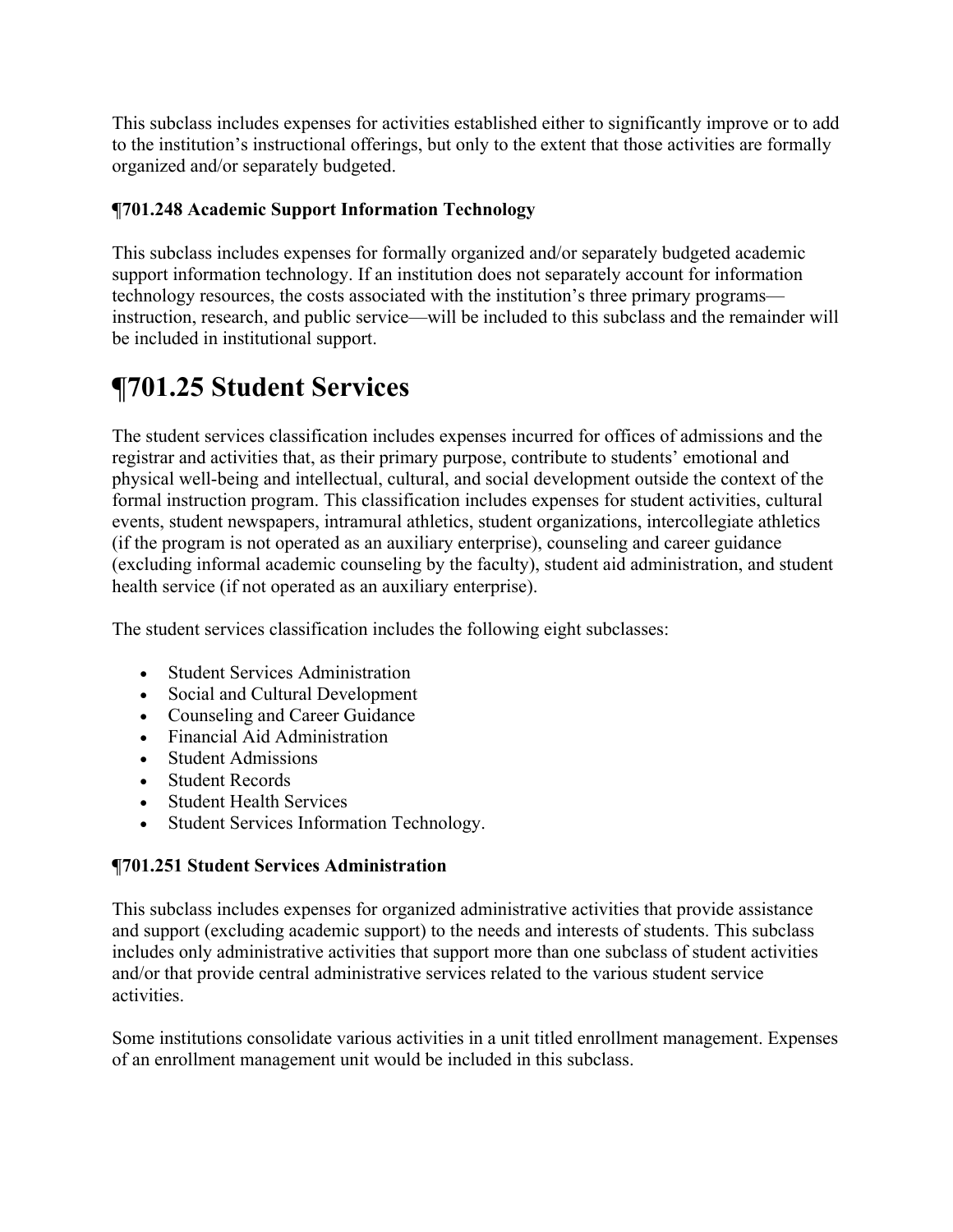This subclass includes services provided for particular types of students (for example, minority students, veterans, and disabled students).

Excluded from this subclass are activities of the institution's chief administrative officer for student affairs, whose activities are institution wide and therefore should be classified as institutional support.

### **¶701.252 Social and Cultural Development**

This subclass includes expenses for organized activities that provide for students' social and cultural development outside the formal academic program. It includes cultural events, student newspapers, intramural athletics, student organizations, etc.

Excluded from this subclass are expenses for an intercollegiate athletics program that is operated as an auxiliary enterprise.

## **¶701.253 Counseling and Career Guidance**

This subclass includes expenses for formally organized placement, career guidance, and personal counseling services for students. It includes vocational testing and counseling services and activities of the placement office.

Excluded from this subclass are formal academic counseling activities (which are included in academic support) and informal academic counseling services provided by the faculty in relation to course assignments (which are included in instruction).

## **¶701.254 Financial Aid Administration**

This subclass includes expenses for activities that provide financial aid services and assistance to students.

This subclass does not include outright scholarship or fellowship grants to students, which should be classified as revenue reductions, agency transactions, or expenses. More about classification of grants to students in public institutions is presented in ¶360.41. More information about the classification of grants to students in independent institutions can be found in ¶460.43.

### **¶701.255 Student Admissions**

This subclass includes expenses for activities related to the identification of prospective students, the promotion of attendance at the institution, and the processing of applications for admission.

### **¶701.256 Student Records**

This subclass includes expenses for activities to maintain, handle and update records for currently and previously enrolled students.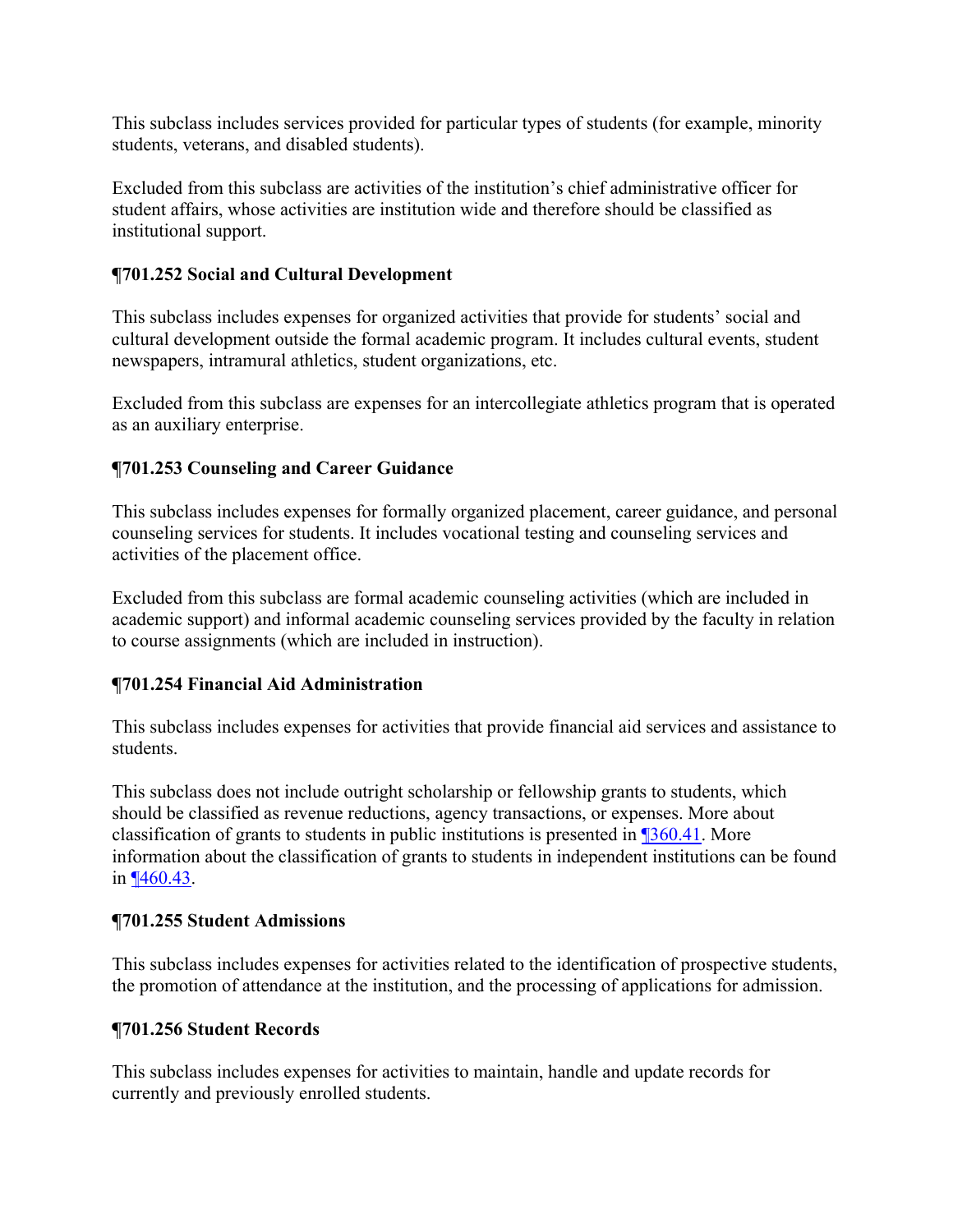### **¶701.257 Student Health Services**

This subclass includes expenses for organized student health services that are not selfsupporting. (Health services that are self-supporting are reported as auxiliary enterprises.)

## **¶701.258 Student Services Information Technology**

This subclass includes expenses for formally organized and/or separately budgeted student services information technology. If an institution does not separately account for information technology resources, the costs associated with the three primary programs—instruction, research, and public service—will be classified as academic support and the remainder as institutional support.

# **¶701.26 Institutional Support**

The institutional support classification includes expenses for central, executive-level activities concerned with management and long-range planning for the entire institution, such as the governing board, planning and programming operations, and legal services; fiscal operations, including the investment office; administrative information technology (when not accounted for in other categories); space management; employee personnel and records; logistical activities that provide procurement, storerooms, printing, and transportation services to the institution; support services to faculty and staff that are not operated as auxiliary enterprises; and activities concerned with community and alumni relations, including development and fundraising.

Appropriate allocations of institutional support should be made to auxiliary enterprises, hospitals, and any other activities not directly related to the primary programs—instruction, research, and public service—or their related support classifications.

The institutional support classification includes the following five subclasses:

- Executive Management
- Fiscal Operations
- General Administration
- Public Relations/Development
- Administrative Information Technology

### **¶701.261 Executive Management**

This subclass includes expenses for all central, executive-level activities concerned with management and long-range planning for the entire institution (as distinct from planning and management for any one program within the institution). This subclass includes such operations as executive direction (for example, governing board), planning and programming operations, legal, risk, compliance, and internal audit operations.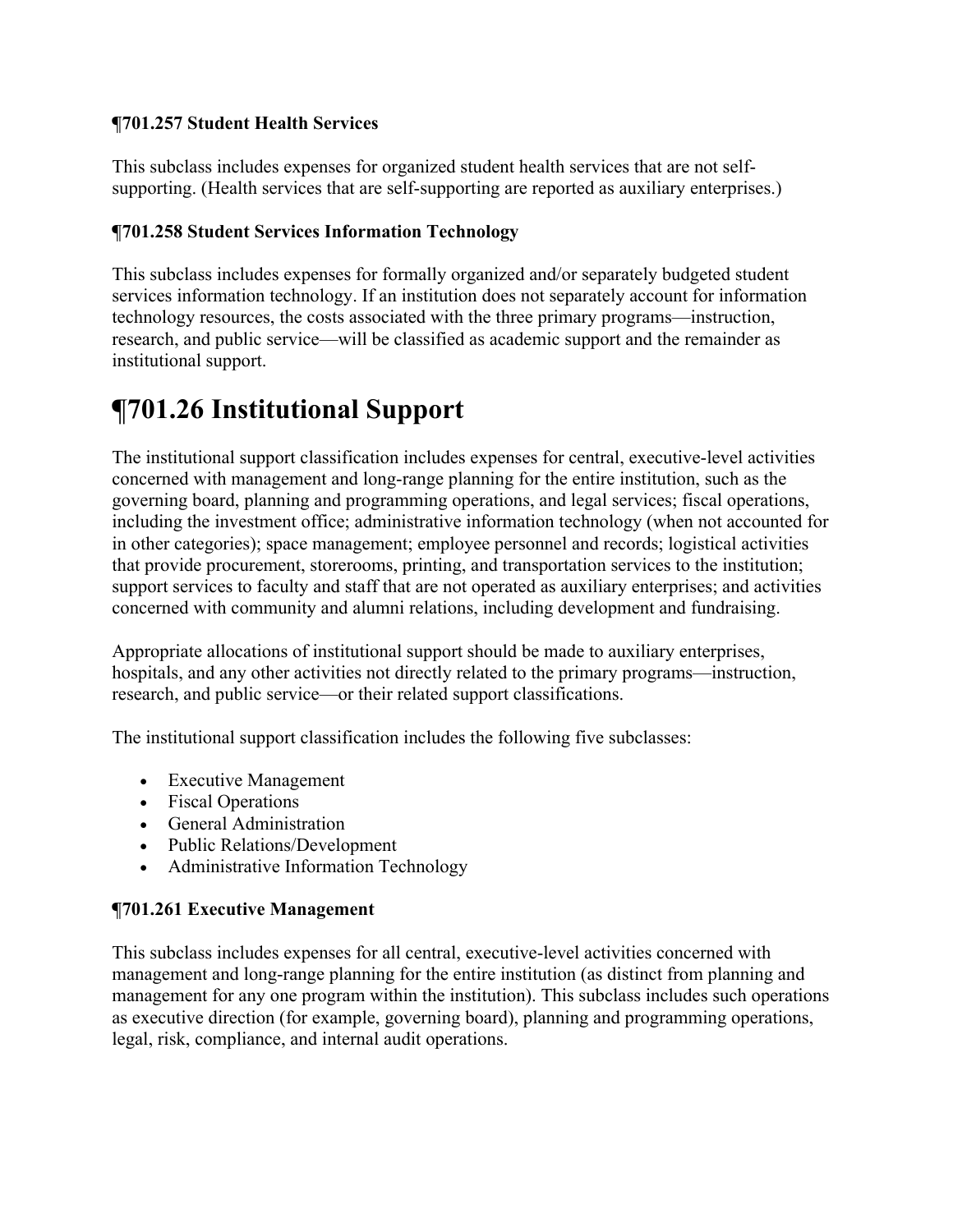All officers with institution-wide responsibilities are included, such as the president, chief academic officer, chief business officer, chief student affairs officer, chief research officer, chief enrollment management officer, and chief advancement officer.

## **¶701.262 Fiscal Operations**

This subclass includes expenses for operations related to fiscal control and investments. It includes the accounting office, bursar's office, and external audits.

Independent institutions also include interest expense on working capital borrowings and any unallocable interest expense in this subclass. Public institutions report all interest in a separate classification as a nonoperating expense.

Both independent and public institutions include bad debt expense arising from student loans in this subclass. Independent institutions also include bad debts arising from student and other accounts receivables. Public institutions, however, record bad debts from receivables (other than student loans) as a reduction of the specific revenue source that generated the receivable (e.g., tuition, auxiliary fees) rather than as an expense.

## **¶701.263 General Administration**

This subclass includes expenses for activities related to general administrative operations and services, with the exception of fiscal operations and administrative information technology. Included in this subclass are personnel administration, space management, purchasing and maintenance of supplies and materials, campus-wide communications, transportation services, general stores, and printing shops.

### **¶701.264 Public Relations/Development**

This subclass includes expenses for activities to maintain relations with the community, alumni, or other constituents and to conduct activities related to institution-wide development and fundraising.

## **¶701.265 Administrative Information Technology**

This subclass includes expenses for formally organized and/or separately budgeted administrative information technology. If an institution does not separately account for information technology resources, the costs associated with the three primary programs instruction, research, and public service— will be classified as academic support and the remainder as institutional support.

## **¶701.27 Scholarships and Fellowships**

Generally, institutions report most scholarships and fellowships as tuition discounts and allowances (reductions of tuition and fees revenues). Other student awards are funded by third parties and made to students specified by those parties (that is, recipients are not determined by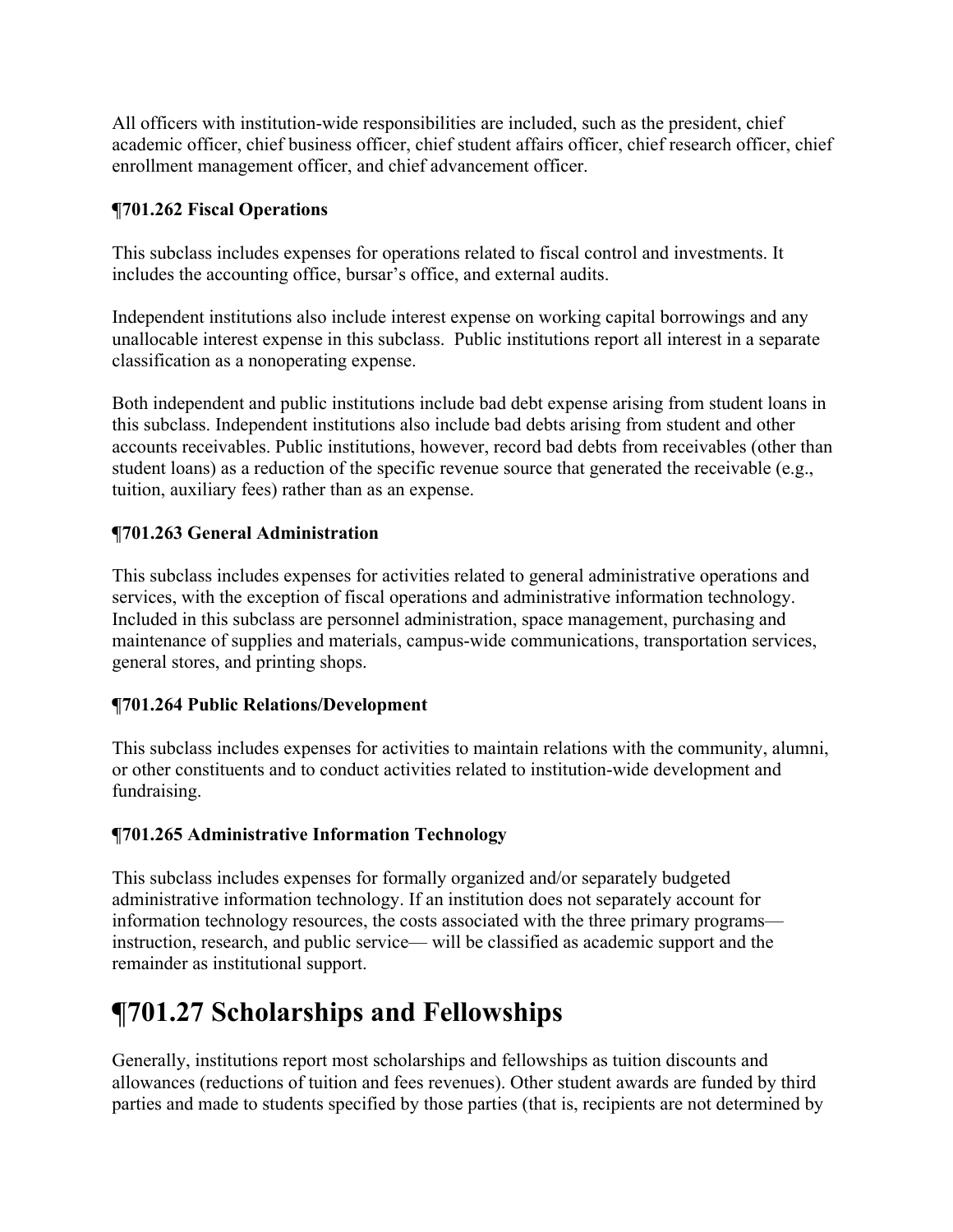the institution); they are agency transactions, as discussed in  $\P$ 403.51, and do not result in either revenues or expenses.

However, as discussed in as discussed in ¶460.43 (independent institutions) and ¶360.41 (public institutions), if the applied aid exceeds charges to the student (tuition and fees, dormitory, and food service), and the excess is disbursed to the student, the excess disbursed is reported as an expense in the financial statements.

The scholarships and fellowships classification includes expenses for scholarships and fellowships—from restricted or unrestricted funds—in the form of grants that neither require the student to perform service to the institution as consideration for the grant, nor require the student to repay the amount of the grant to the funding source. In public institutions, they may result from selection by the institution or from an entitlement program. The classification also includes trainee stipends, prizes, and awards. (However, trainee stipends awarded to individuals who are not enrolled in formal course work should be charged to instruction, research, or public service.)

The scholarships and fellowships classification excludes student awards that are made in exchange for services provided to the institution, such as graduate and teaching assistantships and student work-study programs. When services are required in exchange for financial assistance, charges should be classified as expenses of the department or organizational unit to which the service is rendered and reported as expenses of the function classification benefited by the work provided by the student. For example, a tuition remission to a graduate teaching assistant in the biology department would be charged to instruction. Remission of tuition or fees granted as a result of faculty or staff status or family relationship of students to faculty or staff, should be recorded as staff benefits expenses in the benefits pool or of the department or organizational unit to which the service was rendered. (Benefit expenses will need to be allocated to the appropriate functional expense category if recorded in a broad benefit expense pool; benefit expenses directly charged to a functional category would not be allocated).

The scholarships and fellowships classification includes the following two subclasses:

### **¶701.271 Scholarships**

This subclass includes grants-in-aid, trainee stipends, tuition and fee waivers, and prizes to undergraduate students.

## **¶701.272 Fellowships**

This subclass includes grants-in-aid and trainee stipends to graduate students. It does not include funds for which services to the institution must be rendered, such as payments for teaching.

## **¶701.28 Auxiliary Enterprises, Auxiliary Enterprises— Other, and Other Self-Supporting Enterprises**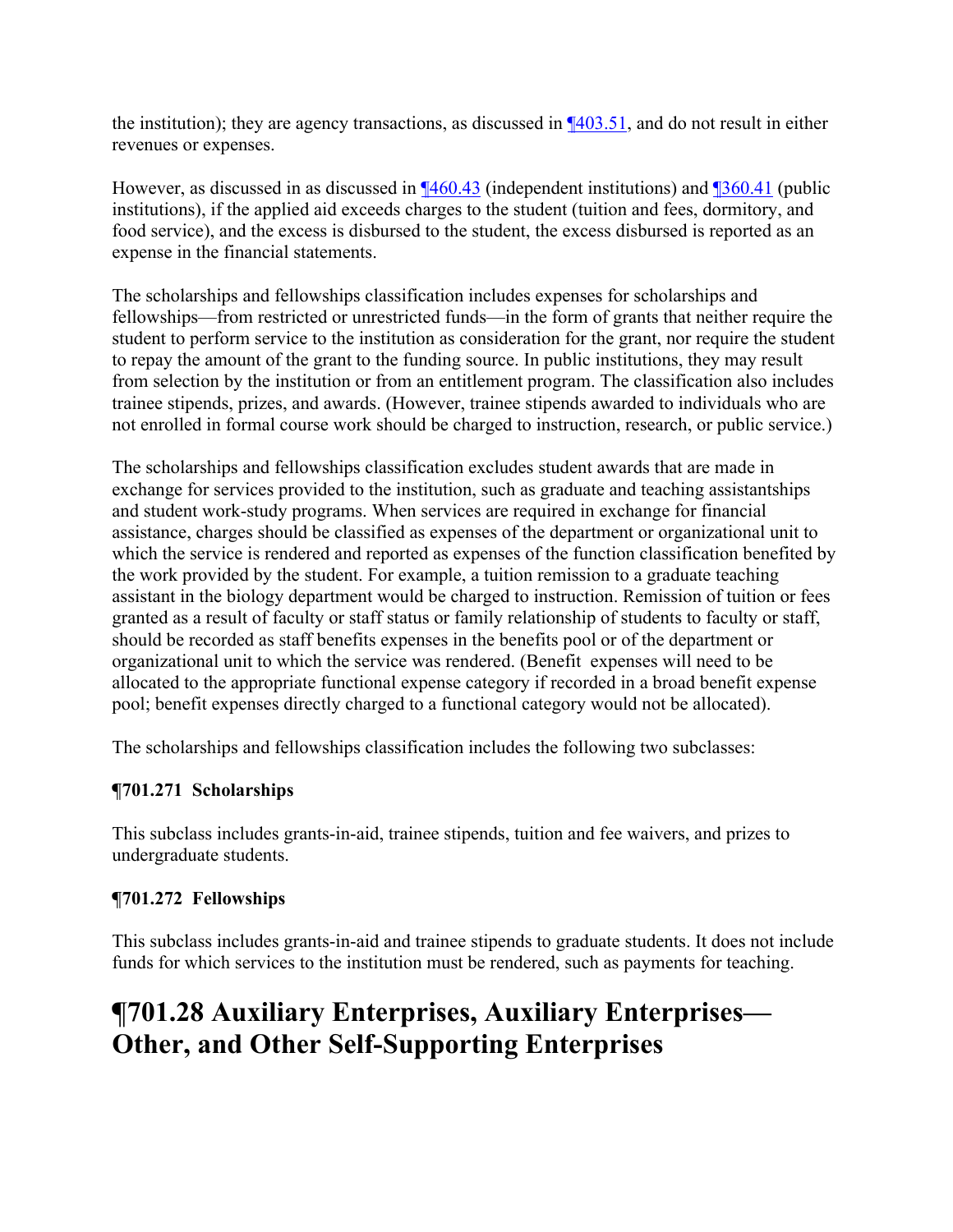An auxiliary enterprise exists to furnish goods or services to students, faculty, staff, other institutional departments, or incidentally to the general public, and charges a fee directly related to, although not necessarily equal to, the cost of the goods or services. The distinguishing characteristic of an auxiliary enterprise is that it is managed to operate as a self-supporting activity. Over time, the revenues will equal or exceed the expenses, although in any individual year there may be a deficit or a surplus. Examples are residence halls, food services, intercollegiate athletics (if operated as essentially self-supporting), college stores, faculty clubs, parking, and faculty housing. Student health services, when operated as an auxiliary enterprise, also are included. Hospitals, although they may serve students, faculty, or staff, are classified separately because of their financial significance.

The auxiliary enterprise category includes all expenses relating to the operation of auxiliary enterprises. Because of a desire to assess whether the enterprise is self-supporting, expenses for operation and maintenance of plant, depreciation, interest, and administration may be charged directly or allocated, even though that allocation is not required of public institutions for financial statement purposes. (Independent institutions, however, are required to make the allocation.) Also included are other direct and indirect costs, whether charged directly as expenses or allocated as a proportionate share of costs of other departments or units. To ensure that data regarding individual auxiliary enterprises are complete and adequate for management decisions, cost data should be prepared using full costing methods. Full costing means that the costs attributed to each enterprise includes a portion of indirect costs related to that enterprise, as well as the costs directly attributable to its operation.

The auxiliary enterprise classification includes the following seven subclasses:

- Auxiliary Enterprises—Student
- Auxiliary Enterprises—Faculty/Staff
- Intercollegiate Athletics
- Auxiliary Enterprises—Other
- Other Self-Supporting Enterprises
- Auxiliary Enterprises—Depreciation
- Auxiliary Enterprises—Information Technology

#### **¶701.281 Auxiliary Enterprises—Studen**t

This subclass includes expenses for auxiliary enterprise activities primarily intended to furnish services to students. A student health service, when operated as an auxiliary enterprise, is included. However, intercollegiate athletics are excluded from this category.

#### **¶701.282 Auxiliary Enterprises—Faculty/Staff**

This subclass includes expenses for auxiliary enterprise activities primarily intended to provide a service to the faculty, staff, or both. Such activities include the faculty club, faculty-staff parking, and faculty housing.

### **¶701.283 Intercollegiate Athletics**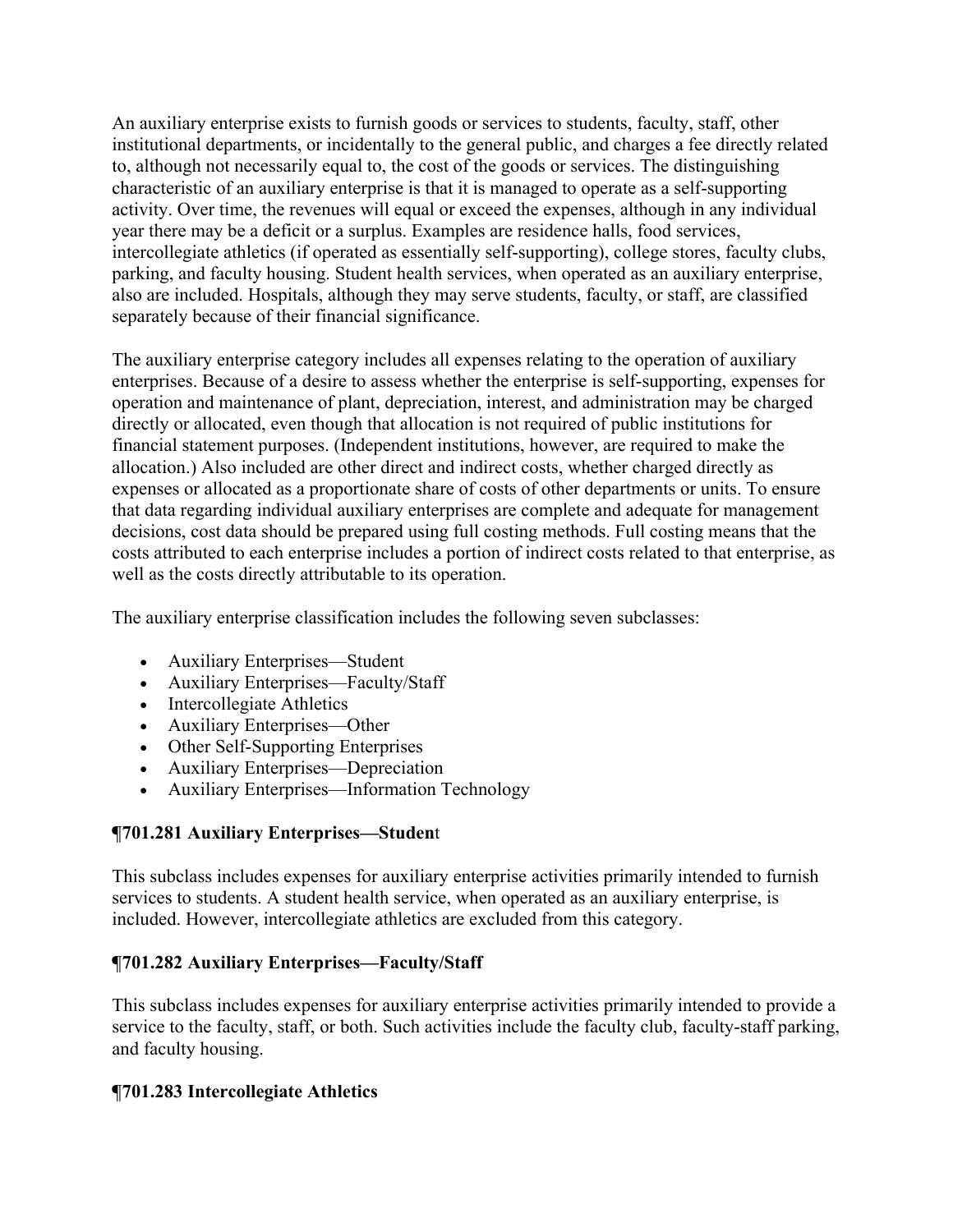This subclass includes expenses for an intercollegiate sports program when the program is operated in accordance with the definition of an auxiliary enterprise (that is, it is essentially selfsupporting).

## **¶701.284 Auxiliary Enterprises—Other**

This subclass includes expenses for auxiliary enterprise activities primarily intended to furnish goods and services that are related to the higher education mission. Customers for these goods and services generally are not students, faculty, or staff. Entities of this type are formed to meet the geographic and public service needs of a region and generally relate to an institution's mission of teaching, research, or public service. Examples of such an entity would be a drug testing center or a university press department.

## **¶701.285 Other Self-Supporting Enterprises**

This subclass includes activities that were established primarily to provide goods and services to other campus units on a fee-for-service basis. The following characteristics assist in identifying these units:

- They are self-supporting units that, over time, operate on a break-even basis for those goods and services offered to other units.
- They may provide, to a lesser extent, the same goods and services to faculty, staff, students, and related entities.
- The goods and services are provided at an institutional level. This characteristic excludes enterprises that only serve units within the same department.

For example, a telecommunications department that services the entire institution would be considered a self-supporting enterprise while the chemistry stores department that only services other chemistry units would be reported net within the academic support classification.

Expenses incurred under this subclass should be netted against revenues since the predominance of transactions is internal. Use of this classification does not preclude entities from reporting these and similar activities in other functional categories (e.g., research, academic support).

### **¶701.286 Auxiliary Enterprises –Depreciation**

This subclass includes depreciation expense for facilities, equipment, and infrastructure assets of the institution's auxiliary enterprises. Independent institutions are required to allocate depreciation among their functional classes. Public institutions may report depreciation expense separately, include it with operation and maintenance of plant expenses, or allocate it among all the functional expense classifications. If a public institution chooses to report depreciation as a separate line item or to include all depreciation in the operation and maintenance of plant classification, this subclass would not be used.

## **¶701.287 Auxiliary Enterprises Information Technology**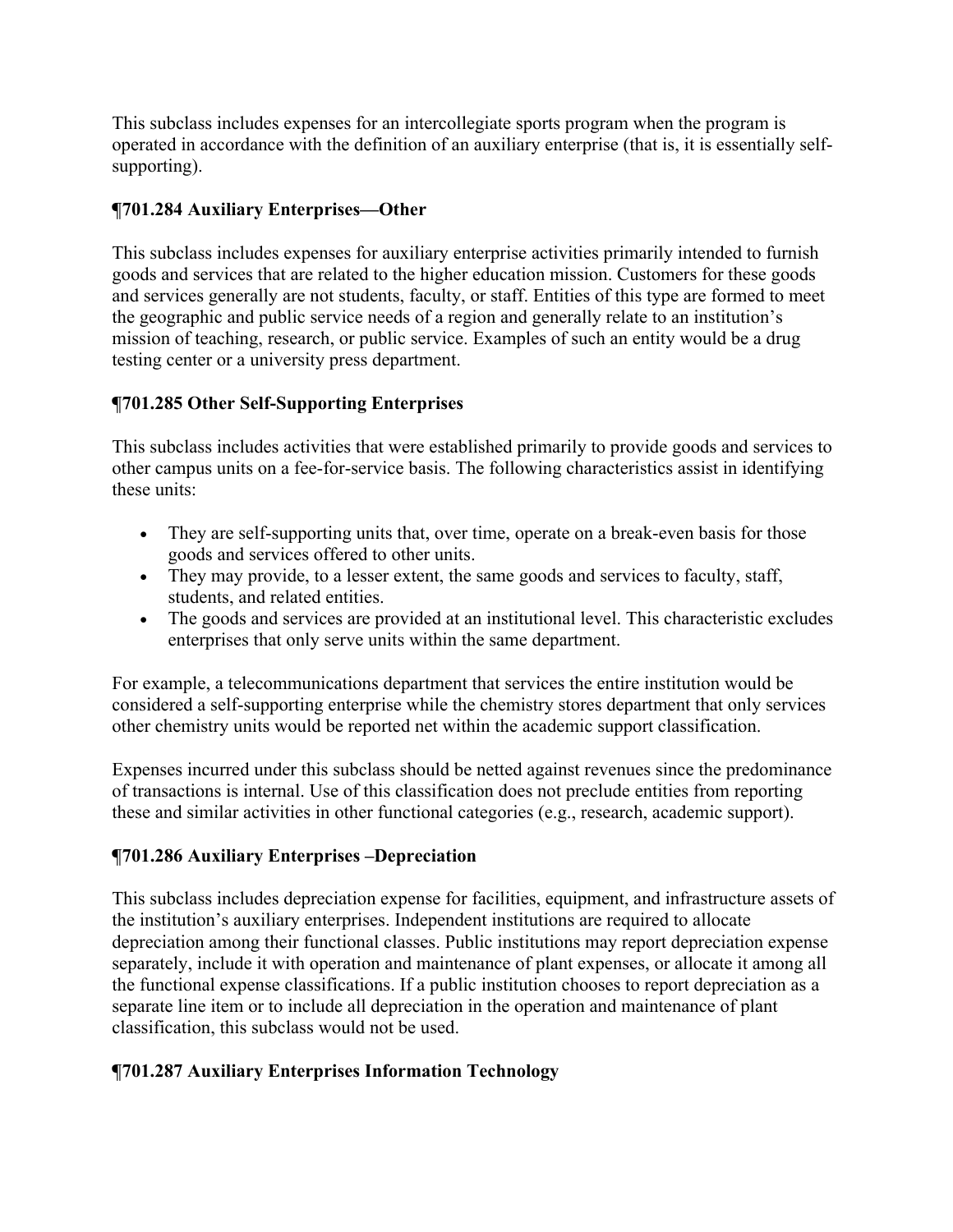This subclass includes expenses for formally organized and/or separately budgeted auxiliary enterprise information technology. If an institution does not separately account for information technology resources, the costs associated with the three primary programs—instruction, research, and public service—will be classified as academic support and the remainder as institutional support.

# **¶701.3 Hospitals, Independent Operations, Operations and Maintenance of Plant, Depreciation and Interest**

# **¶701.31 Hospitals**

The hospital classification includes all expenses associated with the patient care operations of a hospital, including nursing and other professional services, general services, administrative services, and fiscal services. Because of a desire to assess whether the hospital is self-supporting, an allocation of expenses for operation and maintenance of plant, depreciation, and interest may be included, even though that allocation is not required of public institutions for financial statement purposes. (Independent institutions, however, are required to make the allocation.) Also included are other direct and indirect costs, whether charged directly as expenses or allocated as a proportionate share of costs of other departments and units.

Expenses for activities that take place within the hospital, but that are categorized more appropriately as instruction or research, are excluded from this classification and accounted for in their appropriate classifications.

The hospitals classification includes the following six subclasses:

- Direct Patient Care
- Health Care Supportive Services
- Administration of Hospitals
- Physical Plant Operations for Hospitals
- Depreciation of Hospital Facilities and Equipment
- Hospital Information Technology

## **¶701.312 Direct Patient Care**

This subclass includes expenses for direct patient care such as prevention, diagnosis, treatment, and rehabilitation. Patient care activities solely for the benefit of the institution's students should be classified within student services.

## **¶701.313 Health Care Supportive Services**

This subclass includes expenses for organized activities that are unique to a teaching hospital, health services center, or clinic, and that directly support the provision of health care but cannot be considered part of the provision of direct patient care. Included in this subcategory are such activities as the pharmacy, blood bank, and X-ray services.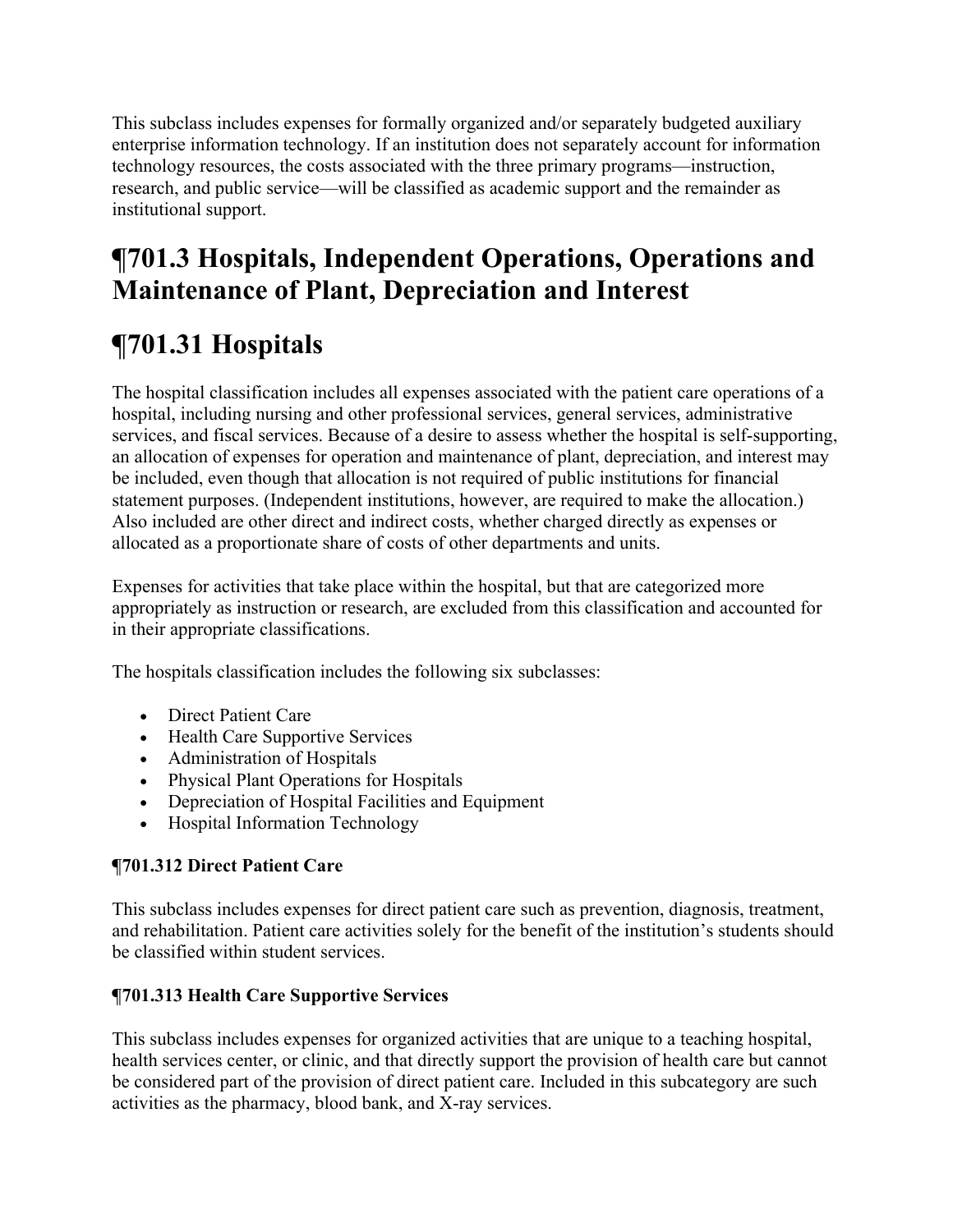## **¶701.314 Administration of Hospitals**

This subclass includes expenses for both the day-to-day functioning and the long-range viability of the hospital, excluding physical plant operations.

## **¶701.315 Physical Plant Operations for Hospitals**

This subclass includes expenses for activities related directly to maintaining the grounds and facilities of a hospital as well as providing utility services. Like operation and maintenance of plant, this is not a functional classification for an independent institution. However, it might be used internally to accumulate costs, which would be combined with other hospital costs in the statement of activities.

## **¶701.316 Depreciation of Hospital Facilities and Equipment**

This subclass includes depreciation expense for facilities, equipment, and infrastructure assets of the hospital. Independent institutions are required to allocate depreciation among their functional classes. Public institutions may report depreciation expense separately, include it with operation and maintenance of plant expenses, or allocate it among all the functional expense classifications. If a public institution chooses to report depreciation as a separate line item or to include all depreciation in the operation and maintenance of plant classification, this subclass would not be used.

## **¶701.317 Hospital Information Technology**

This subcategory includes expenses for formally organized and/or separately budgeted hospital information technology. If an institution does not separately account for information technology resources, the costs associated with the three primary programs—instruction, research, and public service—will be classified as academic support and the remainder as institutional support.

## **¶701.32 Independent Operations**

The independent operations classification includes the expenses of separately organized operations owned or controlled by an institution that are unrelated to, or independent of, the institution's mission but that may enhance its mission. This classification generally is limited to expenses associated with commercial enterprises and specific federally funded research and development centers (FFRDCs) operated by the institution but not established to provide services primarily to students, faculty, or staff.

Activities operated as auxiliary enterprises (that is, those established to provide a service to students, faculty, or staff and charging a fee related to the cost of the service) are excluded from this classification, as are operations with commercial aspects that primarily support instruction, research, and/or public service. (For example, hospitals and ancillary support activities are excluded.) Also excluded are expenses associated with property owned and managed as investments of the institution's endowment funds.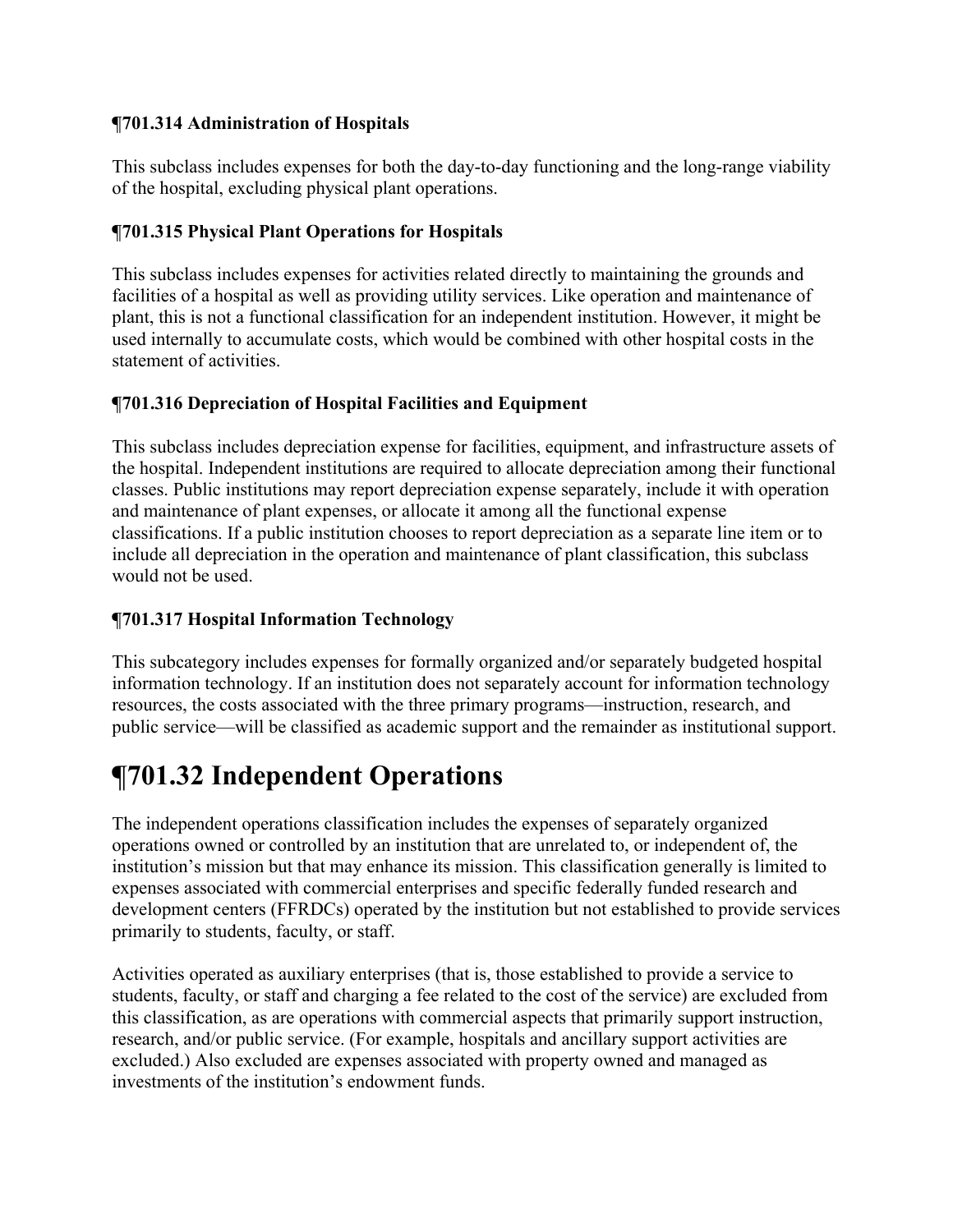The relationship between the institution and the independent operation needs to be carefully examined to determine the proper accounting. Independent institutions need to determine if the relationship requires consolidation of the independent operation or use of the equity method of accounting (if the independent operation is a corporation). The standards for making those determinations are discussed in ¶507. Public institutions need to determine whether the independent operation is a component unit. The standards for making that determination are discussed in ¶205.

If the entity is not a separate legal entity, the nature of the independent operation needs to be evaluated. Depending upon the nature of the contractual relationship between the institution, the FFRDC and the federal sponsoring agency, the accounting may vary between recognizing all of the revenues and expenses of the FFRDC in the institution's financial statements and just recognizing the institution's management fee for operating the FFRDC. In many cases, the employees of the FFRDC are in fact employees of the institution and the nature of the relationship is like other large research contracts or grant agreements. In those circumstances, the revenues and expenses of the FFRDC should be consolidated with the institution.

The independent operations classification includes the following two subclasses:

- Independent Operations/Institutional and
- Independent Operations/Federally Funded Research and Development Centers (FFRDCs).

## **¶701.321 Independent Operations/Institutional**

This subclass includes separately organized operations owned or controlled by an institution but unrelated to, or independent of, the institution's missions and that are not federally funded research and development centers (FFRDCs).

## **¶701.322 Independent Operations/Federally-Funded Research and Development Centers (FFRDCs)**

The National Science Foundation periodically publishes a list of all FFRDC's and that list can be found here: NSF list of FFRDCs.

## **¶701.33 Operation and Maintenance of Plant Expenses**

The operation and maintenance of plant category includes all expenses for the administration, supervision, operation, maintenance, preservation, and protection of the institution's physical plant. These expenses include items such as janitorial and utility services; repairs and ordinary or normal alterations of buildings, furniture, and equipment; care of grounds; maintenance and operation of buildings and other plant facilities; security; earthquake and disaster preparedness; safety; hazardous waste disposal; property, liability, and all other insurance relating to property; space and capital leasing; facility planning and management; and central receiving.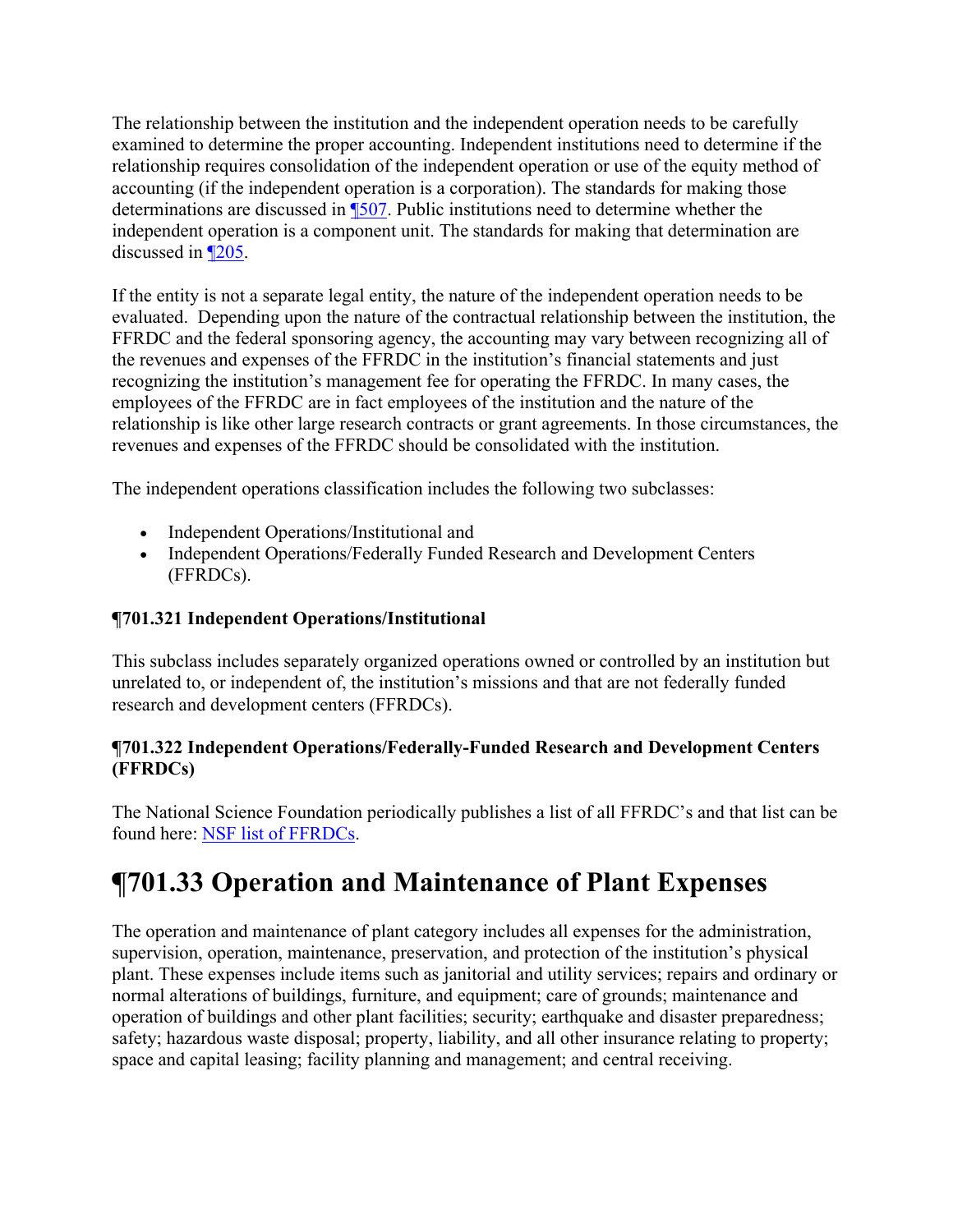For external financial reporting purposes, independent institutions are required to allocate the costs assigned to this classification to the other functional categories. However, most independent institutions still use this functional expense category internally to to capture costs prior to allocation. Consequently, although this category is necessary and important to an independent institution's general ledger structure—and a necessary cost pool for cost reporting under the Uniform Guidance—the expenses are not considered a functional expense category (for GAAP reporting) for independent institutions.

For public institutions, operation and maintenance of plant expenses may be reported as a separate functional classification or the expenses may be allocated to the other functional categories based on an acceptable allocation methodology (such as square footage of buildings). Operation and maintenance of plant is one of the classifications of expense that public institutions will be required allocate among the other functional classifications in the expenses section (Part C) of the IPEDS Finance Survey beginning in FY 2010 (that is, the survey submitted in 2011). For public institutions, this classification does not include interest expense on plant-related debt. NACUBO Advisory Report 2010-1 explains IPEDS Finance Survey Allocation Requirements.

The operations and maintenance of plant classification includes the following subclasses:

- Physical Plant Administration
- Building Maintenance
- Custodial Services
- Utilities
- Landscape and Grounds Maintenance
- Major Repairs and Renovations
- Security and Safety
- Logistical services
- Operations and Maintenance Information Technology

## **¶701.331 Physical Plant Administration**

This subclass includes expenses for administrative activities that directly support physical plant operations. Activities related to the development of plans for plant expansion or modification, as well as plans for new construction, should be included in this subclass. Also included are property, liability, and all other insurance relating to property.

## **¶701.332 Building Maintenance**

This subclass includes expenses for activities related to routine repair and maintenance of buildings and other structures, including normally recurring repairs and preventive maintenance.

## **¶701.333 Custodial Services**

This subclass includes expenses related to custodial services in buildings.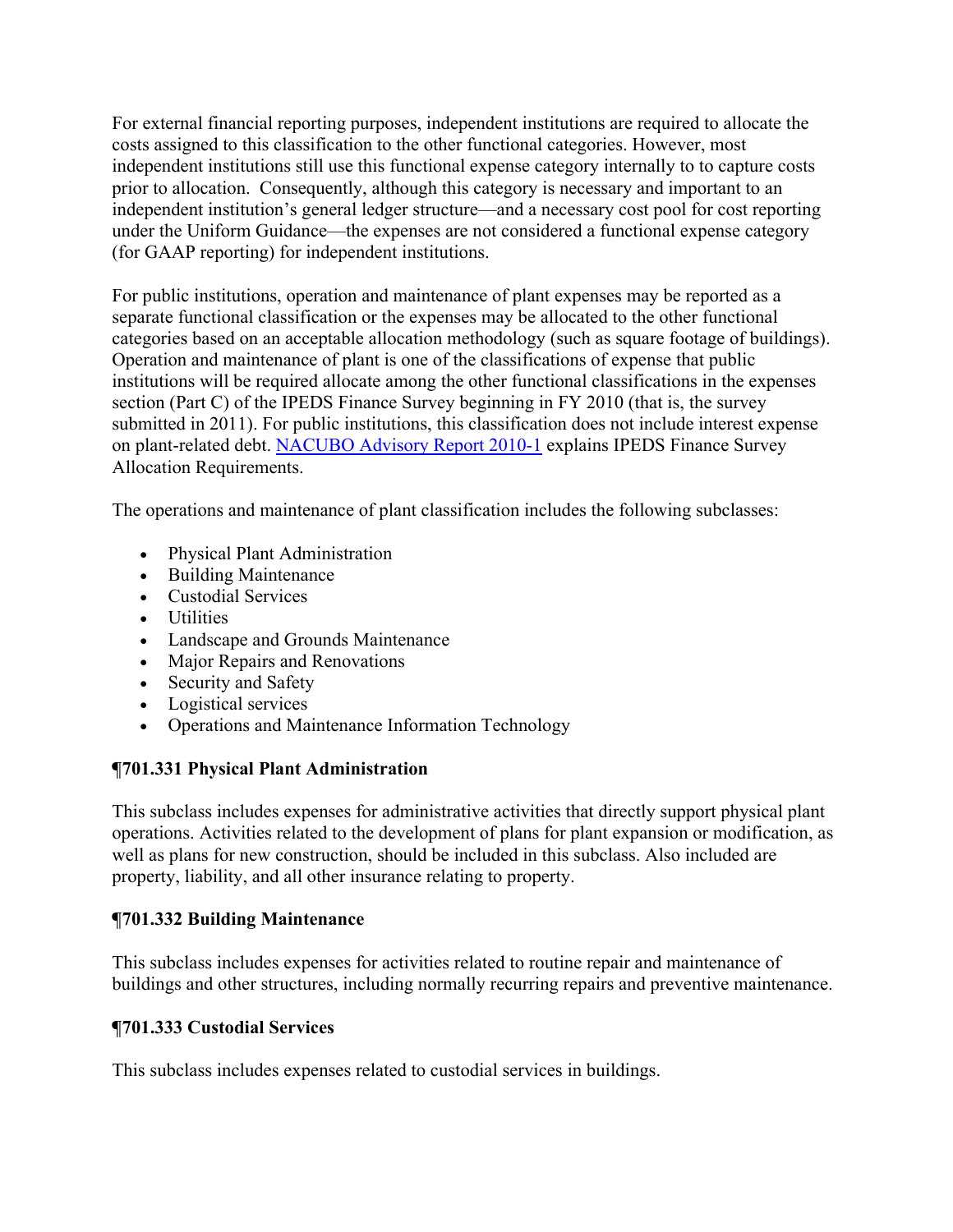### **¶701.334 Utilities**

This subclass includes expenses related to heating, cooling, light and power, gas, water, and any other utilities necessary for operation of the physical plant.

### **¶701.335 Landscape and Grounds Maintenance**

This subclass includes expenses related to the operation and maintenance of landscape and grounds.

## **¶701.336 Major Repairs and Renovations**

This subclass includes expenses related to major noncapital repairs, maintenance, and renovations. Minor repairs should be classified as building maintenance. The institution should establish criteria to distinguish between major repairs and minor repairs.

This subclass excludes costs that will be capitalized in accordance with the institution's capitalization policy.

## **¶701.337 Security and Safety**

This subclass includes expenses related to security; earthquake and disaster preparedness; safety, including environmental safety; and hazardous waste disposal.

### **¶701.338 Logistical Services**

This subcategory includes expenses related to logistical services such as central receiving as well as space and capital leasing.

## **¶701.339 Operations and Maintenance Information Technology**

This subcategory includes expenses for formally organized and/or separately budgeted operation and maintenance information technology. If an institution does not separately account for information technology resources, the costs associated with the three primary programs instruction, research, and public service will be classified as academic support and the remainder as institutional support.

# **¶701.34 Depreciation**

Depreciation expense is calculated in accordance with the institution's capitalization and depreciation policies. For independent institutions, see ¶415, especially ¶415.4. For public institutions, see ¶315.

Independent institutions are not permitted to report depreciation expense as a separate functional classification. FASB ASC 958-720-45-25 makes it clear that occupying and maintaining a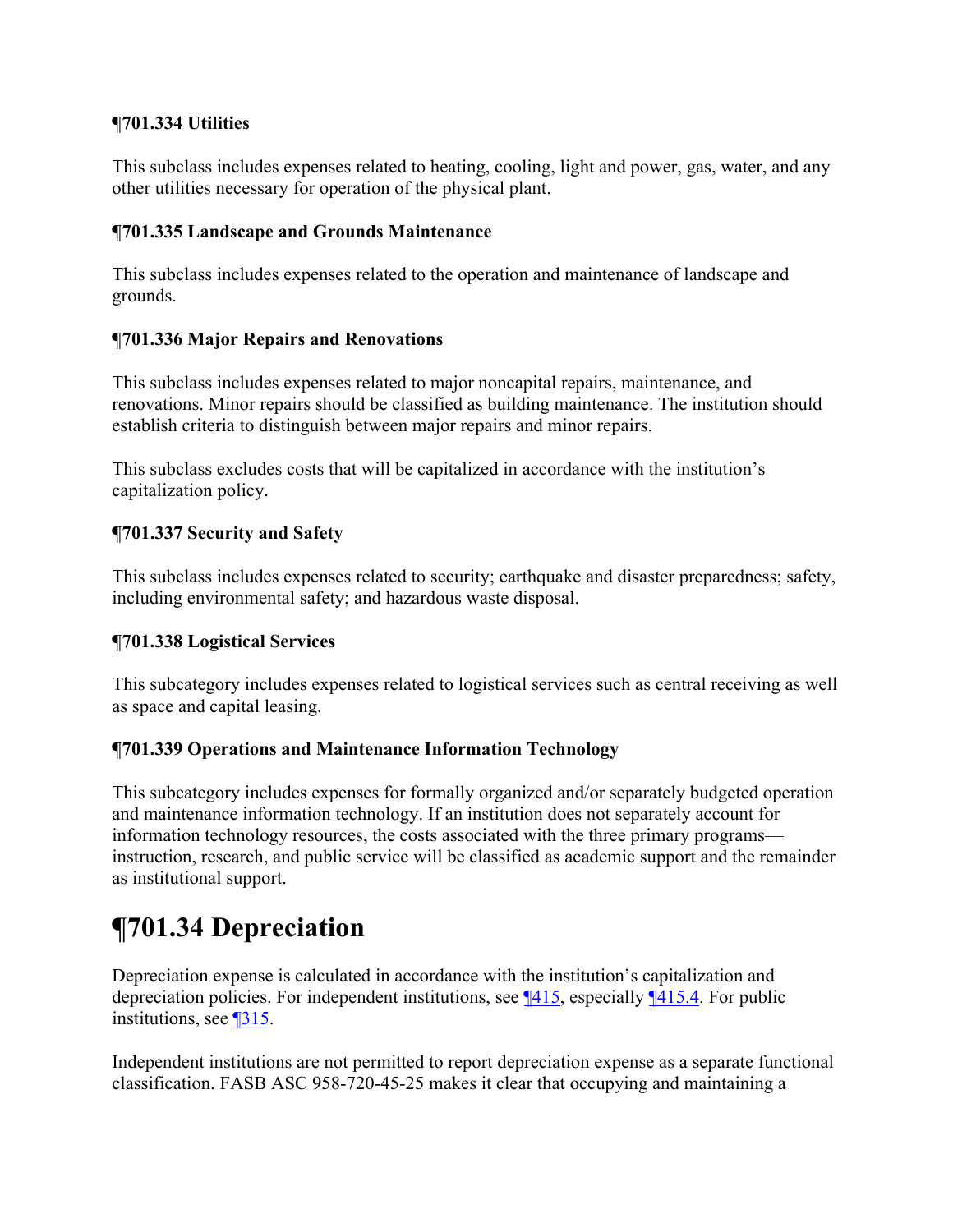building is not a separate supporting service. As a result, independent institutions allocate depreciation to the functional classifications.

For public institutions, depreciation expense may be considered either as a functional or a natural expense classification. When expenses are reported by functional classification in the SRECNP, depreciation expense can be allocated to the other functional classifications (such as instruction, research and student services) or allocated only to operation and maintenance of plant expenses, or reported separately. When depreciation expense is reported as its own functional classification, depreciation for all activities (educational and general, auxiliary enterprises, and hospitals) may be combined and reported as one amount in the SRECNP. The majority of public institutions report depreciation as a separate functional classification, in some fashion.

The allocation methodology for both independent and public institutions may be either a simple one or complex one. Generally, depreciation expense for buildings may be allocated based on the usage of the buildings. This is accomplished by a periodic inventory of the usage of the space in each building. Depreciation expense on equipment may be allocated to other functions based on the location of the equipment and the use of that space. This is also accomplished through a periodic inventory of the equipment.

# **¶701.35 Interest**

Different rules exist for the reporting of interest expense by independent and public institutions. In accordance with FASB ASC 958-720-45-24, independent institutions allocate interest expense to functional classifications to the extent possible. Interest expenses that cannot be allocated should be reported in Institutional Support-Fiscal Operations by independent institutions.

Public institutions report interest as a nonoperating expense in the SRECNP. This classification includes interest expense on capital debt, payments on capital leases classified as interest expense, and interest expense on other borrowings such as for working capital or student loans. See ¶315.4 for discussion on calculation of interest on debt and capital leases. Institutions may segregate the interest expense into capital related and noncapital related debt in the SRECNP to correspond to disclosures made in the statement of cash flows.

# **¶701.4 Areas of Potential Inconsistency**

Certain activities may vary from one institution to another. Those variances may result in inconsistencies in the reporting of expenses by function. For example, an NCAA Division I institution may classify its intercollegiate athletics programs as auxiliaries while a Division III school may classify its intercollegiate athletics as student services. When determining the appropriate functional categorization, management should look to the structure of the activities at their particular institution. If an activity is categorized in a way that may be different from the way it is classified by other institutions, management should include a disclosure in the financial statements that discusses the reasoning for such classification.

The following are known areas of inconsistency: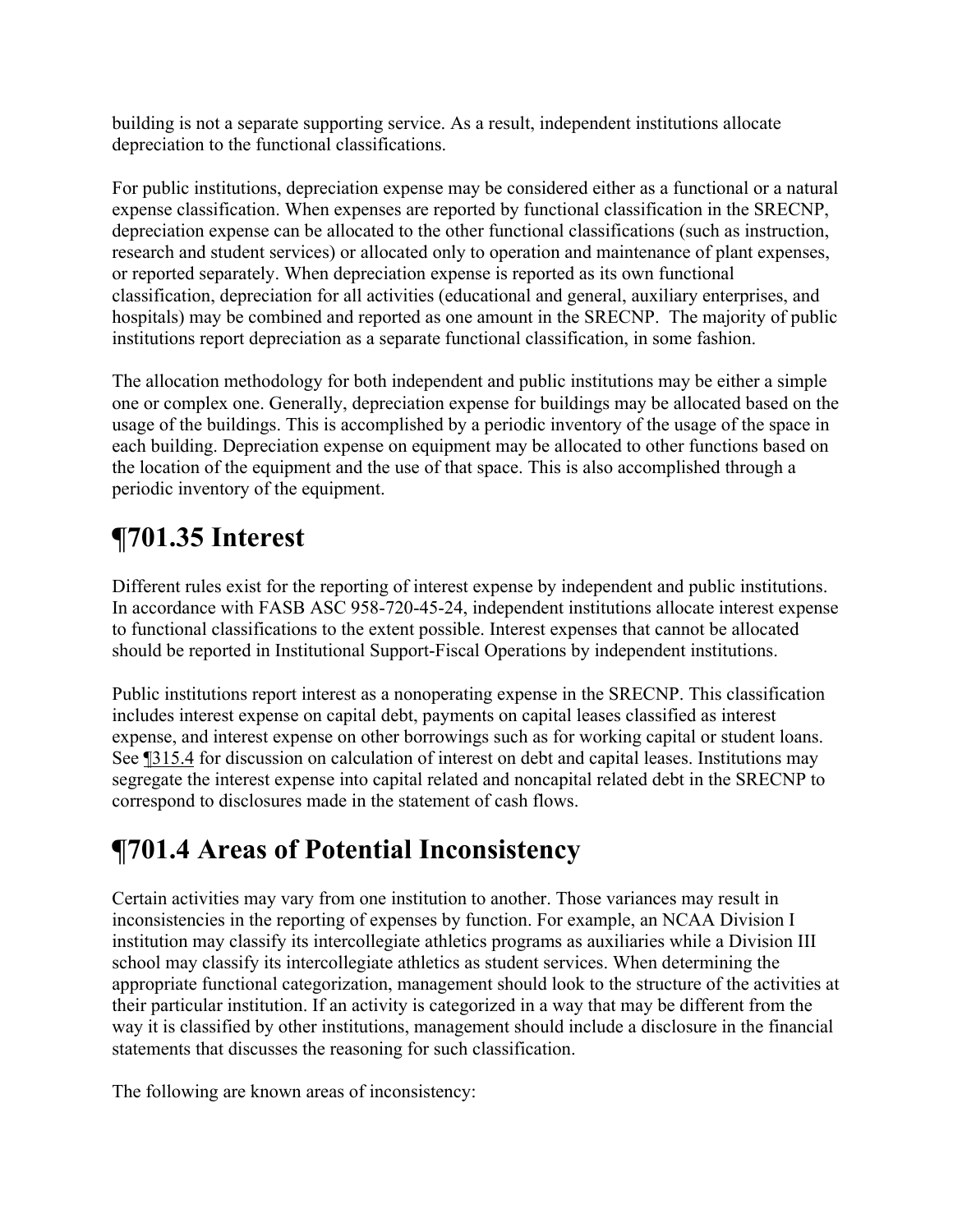- Accreditation Some institutions classify as Academic Support, other as Institutional Support. Since it pertains to the academic program, Academic Support is preferred.
- Campus security Some institutions classify as Student Services, others as Operations and Maintenance of Plant. Since the scope of responsibility has generally been expanded to safety and security of the entire campus, Operations and Maintenance of Plant seems to be a more appropriate category.
- Development and fundraising Fund raising activities conducted by an institution's president or deans may not be segregated as fund raising expense and may instead be reported as institutional support or academic support, respectively. If the expenses are material, some allocation to institutional support/fundraising expenses should be made.
- Intercollegiate athletics Some institutions classify as Student Services, others as Auxiliaries. A hybrid approach may be preferred, in which expenses to recruit, coach, supply and field teams of student athletes could be classified as student services. Expenses of maintaining stadiums, parking, food service, etc. and the ticket revenue could be considered auxiliaries.
- Intramural athletics Some institutions classify as Instruction, others as Student Services. If the intramural activity does not lead to academic credit, classification as Student Services is preferred.
- Research post-award accounting Some institutions classify as Academic Support, others as Institutional Support, and others as Organized Research. Since the activity is not associated with specific organized research projects (and generally cannot be "direct charged"), inclusion as Organized Research is not correct and violates OMB Uniform Guidance Cost principles. Further, since the activity is primarily associated with the academic enterprise, classification as Academic Support is preferred.
- Research pre-award services Some institutions classify as Academic Support, others as Institutional Support, and others as Organized Research. Since the activity is not associated with specific organized research projects (and generally cannot be "direct charged"), inclusion as Organized Research is not correct and violates OMB Uniform Guidance Cost principles. Further, since the activity is primarily associated with the academic enterprise, classification as Academic Support is preferred.

# **¶701.8 Tutorials**

The Tutorials that follow are short vignettes describing situations and responses for applying the accounting and reporting guidance contained in the FARM. They are offered as an additional resource to describe how theoretical concepts may translate to real-life situations.

# **¶701.81 Functional Expenses – Hospital or Instruction?**

## **SITUATION**

The new AVP Finance/Controller at a large research university with both a medical college and hospital, is preparing the financial statements for the first time. He is reviewing the functional classifications of expenses, specifically those related to the hospital services. He notices that in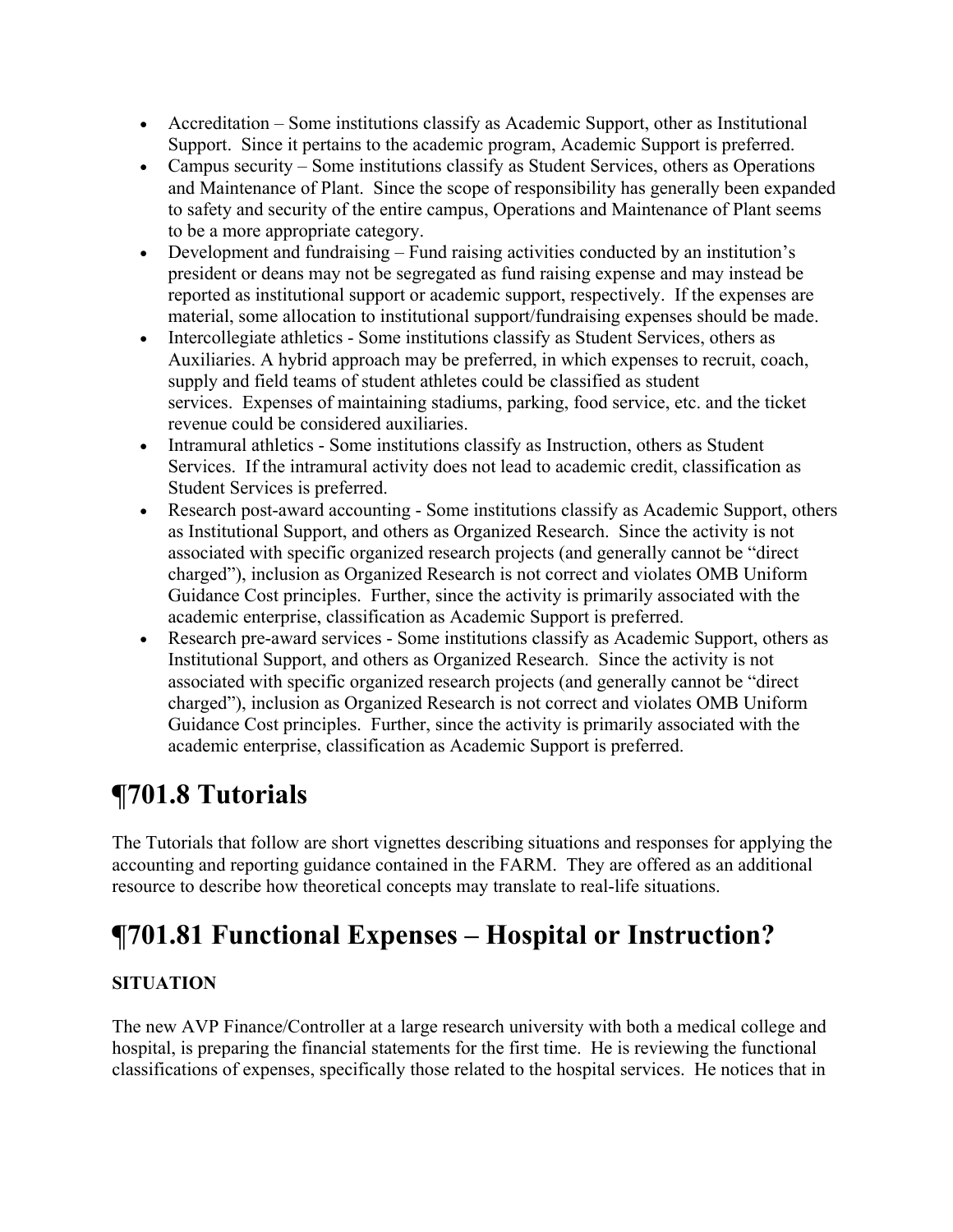the prior year's statements, expenses classified as hospital services are three times the expenses reported as instruction, and wonders if this is correct.

In researching it further, he finds that the function categories for expenses have been assigned in the financial system based on the organization. Therefore, the expenses incurred in all departments within the medical college and hospital organizations have been included in the "hospital" category for financial reporting. Assigning the function code by organization has resulted in the following incorrect classifications:

- Clinical trials on sponsored by pharmaceutical companies are not shown as organized research.
- All of the medical college dean's compensation is included as a hospital expense even though she teaches two courses each semester.

## **RESPONSE**

While some departments within universities may incur expenses associated with only one function (e.g. Finance office = institutional support), the one-for-one relationship between organization and function is almost never accurate for university academic departments that deliver instruction, research, public service, and the associated academic support services. Consequently, it is an oversimplification to rely solely on the organization field in a chart of accounts to assign the function code. The function classification is an indicator of the service being delivered, and not the department delivering the service.

Hospitals associated with universities have a dual function of both patient care and instruction. Therefore, a portion of the expenses incurred to deliver instruction to students in health care programs should be allocated to instruction. And expenses incurred in conjunction with sponsored research projects should be classified as organized research.

The various functional categories are described in very broad terms. Consequently, categorizing expenses into functional classifications is more art than science and requires sufficient judgment. Classifications should follow the general definitions and guidelines, be rational and consistent.

Based on the definitions below, it appears the critical factor is whether the cost is directly related to patient care orsupports the instruction/research/public service initiatives.

Activities that are directly related to delivering the academic program should be classified as instruction. And clinical research projects should be classified as organized research.

Changes to the functional classification of expenses in the current year's financial statements will have to be applied to the prior year classifications as well. This will require a note explaining that the prior year amounts were changed to conform to the current year's presentation.

### **AUTHORITATIVE GUIDANCE**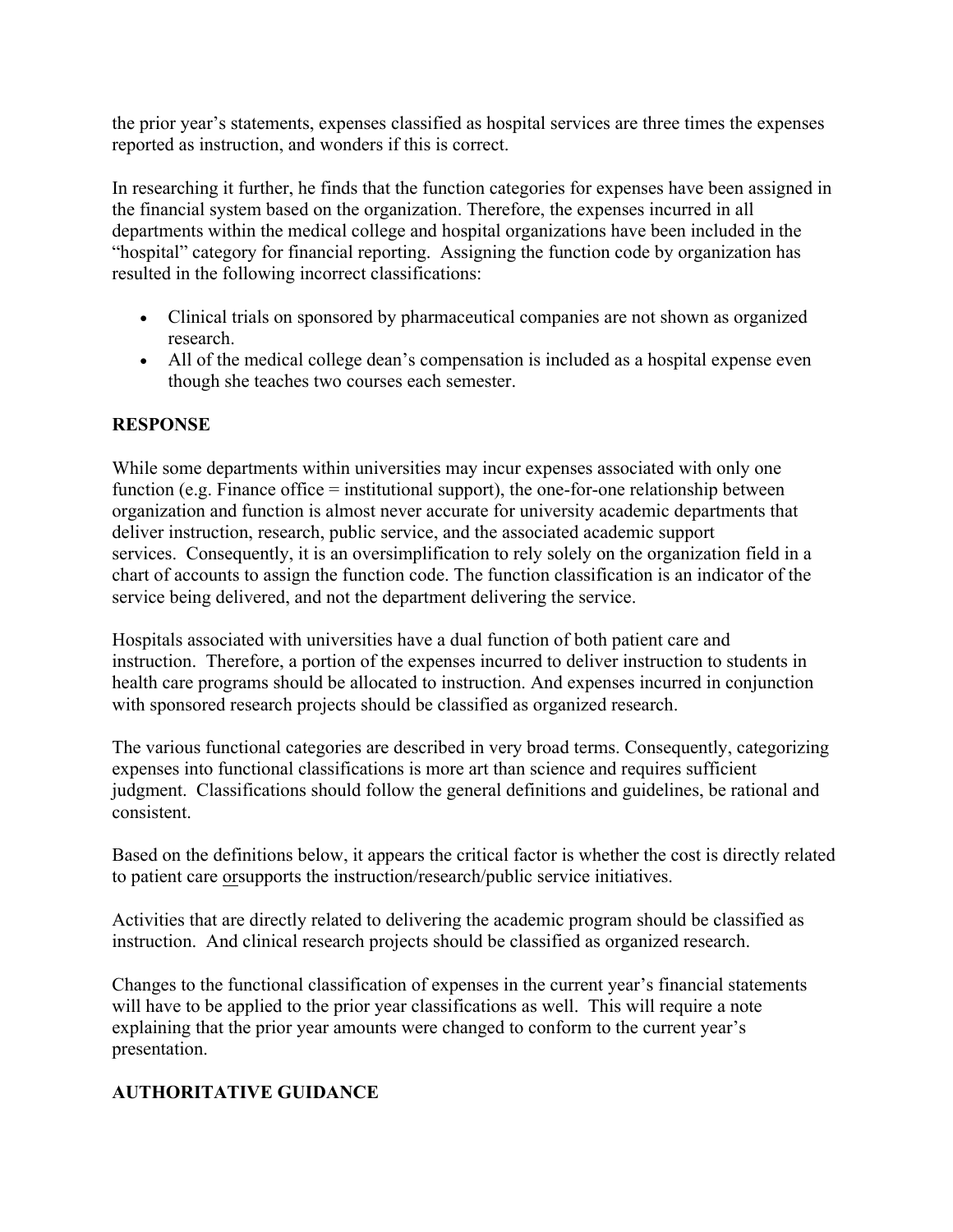The NACUBO FARM is the authoritative reference for the functional classifications used in the Integrated Post Secondary Data Survey, or IPEDS. The FARM definitions relevant to this issue are noted here.

The category of **Instruction**includes expenses for all activities that are part of an institution's instruction program. Expenses for credit and noncredit courses; academic, vocational, and technical instruction; remedial and tutorial instruction; and regular, special, and extension sessions are included. Expenses for departmental research and public service that are not separately budgeted also are included in this classification. This classification excludes expenses for those academic personnel whose primary activity is administration—for example, academic deans – which would be included as academic support.

The instruction classification includes five subclasses. The one relevant to the issue noted above is General Academic Instruction. The category includes expenses for formally organized and/or separately budgeted instructional activities that are associated with academic offerings described by the IPEDS instructional program categories identified in the National Center for Education Statistics (NCES) publication, *A Classification of Instructional Programs*, and offered for credit as part of a formal postsecondary education degree or certificate program. Open university, short courses, and home study activities falling within this classification and offered for credit are included.

The **Hospital** classification includes all expenses associated with the patient care operations of a hospital, including nursing and other professional services, general services, administrative services, and fiscal services. Because of a desire to assess whether the hospital is self-supporting, an allocation of expenses for operation and maintenance of plant, depreciation, and interest may be included, even though that allocation is not required of public institutions for financial statement purposes. (Independent institutions, however, are required to make the allocation.) Also included are other direct and indirect costs, whether charged directly as expenses or allocated as a proportionate share of costs of other departments and units.

Expenses for activities that take place within the hospital, but that are categorized more appropriately as instruction or research, are excluded from this classification and accounted for in their appropriate classifications.*[emphasis added]*

| <b>Direct Patient Care</b>         | Expenses for direct patient care such as prevention, diagnosis, treatment, and<br>rehabilitation. Patient care activities solely for the benefit of the institution's<br>students should be classified within student services. [emphasis added]                                                                                                         |
|------------------------------------|----------------------------------------------------------------------------------------------------------------------------------------------------------------------------------------------------------------------------------------------------------------------------------------------------------------------------------------------------------|
| Health Care<br>Supportive Services | Expenses for organized activities that are unique to a teaching hospital, health<br>services center, or clinic, and that directly support the provision of health care<br>but cannot be considered part of the provision of direct patient care. Included in<br>this subcategory are such activities as the pharmacy, blood bank, and X-ray<br>services. |
| Administration of                  | Expenses for both the day-to-day functioning and the long-range viability of the                                                                                                                                                                                                                                                                         |
| Hospitals                          | hospital, excluding physical plant operations.                                                                                                                                                                                                                                                                                                           |

The hospitals classification includes the following six subclasses: